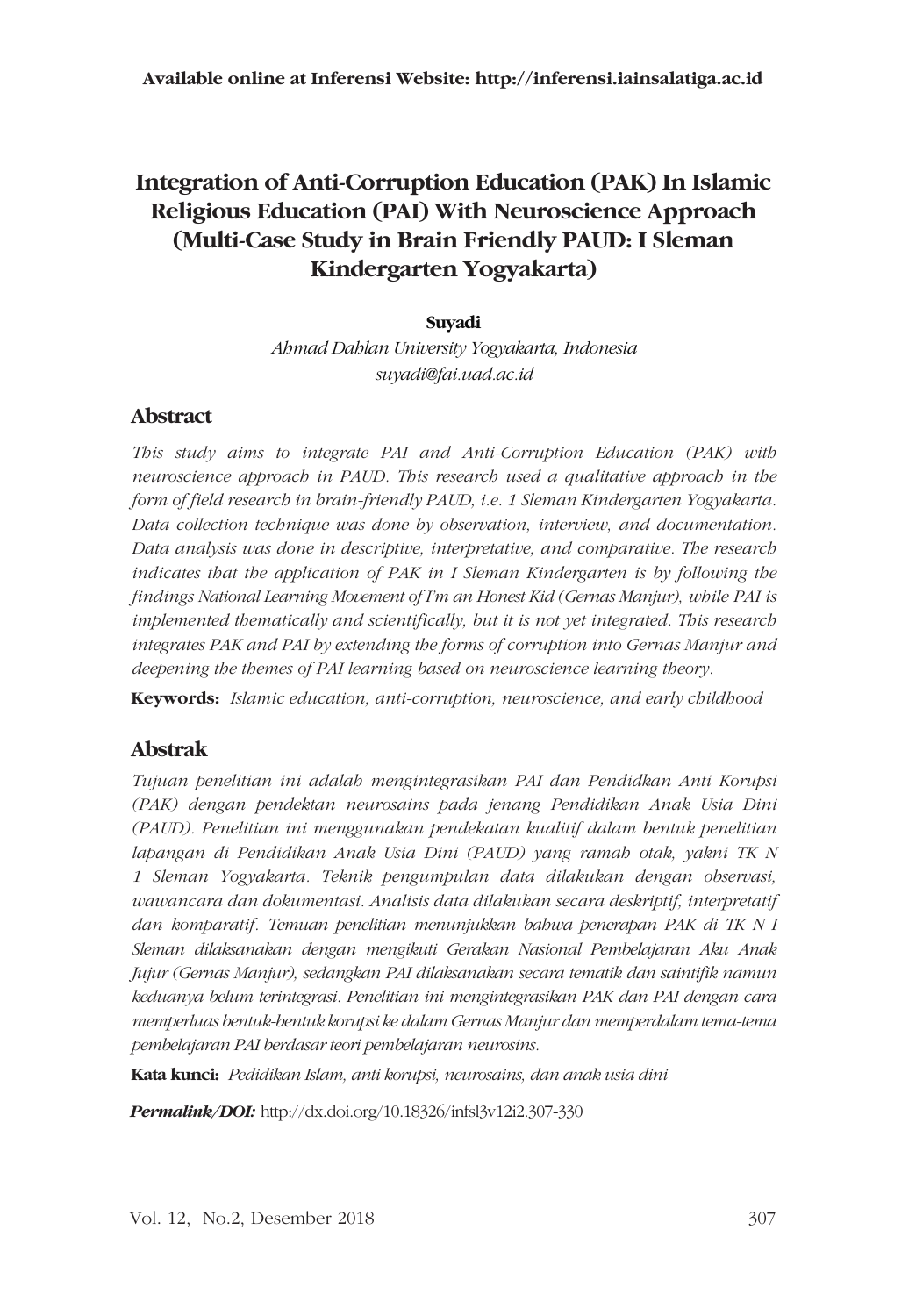### **Introduction**

This research on Islamic education and anti-corruption is based on the results of research conducted by Abdulkareem who found that the world's most corrupt countries are not secular countries, but the Islamic countries, which is Iraq. (Marwah Abdulkareem Mahmood, Yizhuang Tian, 2018). This is reinforced by Gullap survey quoted by ACCH with the title of "obedient in worship but a lot of corruption." Even the survey conducted by Komisi Pemberantasan Korupsi/ KPK (Indonesia's Corruption Eradication Commission) towards 22 central government agencies placed the Ministry of Religious Affairs in the lowest ranked of the corruption integrity index with a score of 5.73, it makes research on corruption and Islamic Education become more interesting.

Research on corruption is mostly based on the theories of politic, law, economics, and psychology. Dejun Tony Kong suggested new theories that have a more transformative impact (Kong, 2017). Referring to Kong's suggestion, this research used a neuroscience approach to integrate Pendidikan Agama Islam/PAI (Islamic Religious Education) and Pendidikan Anti-Korupsi/PAK (Anti-Corruption Education). The use of this neuroscience approach rested on Taufiq Pasiak's theory which stated that corruptors' brain is normal but unhealthy (Pasiak, 2016). Joshua Greene and Jonathan Cohen also stated that only neuroscience has a transformative impact on the prevention of corruption (Greene & Cohen, 2004). Machfud's article entitled "*From Neuron to Narion*" also calls for the importance of building the nation's character —including the character of anti-corruption— starting from the very small thing, which is neurons or brain fibers (Suadu, 2016).

Neuroscience has become a new model in the formulation of anti-corruption policies in some countries (Mourao, 2016). For example, Eduardo has developed mirror neurons in neuroscience to explain the theory of corruptors' mind (Foundation & Rubio, 2008). Nils C. Köbis also developed neuroscience to investigate how the corruptor' make risking decision (Köbis et al., 2016). Therefore, the use of neuroscience in anti-corruption education has a strong theoretical foundation.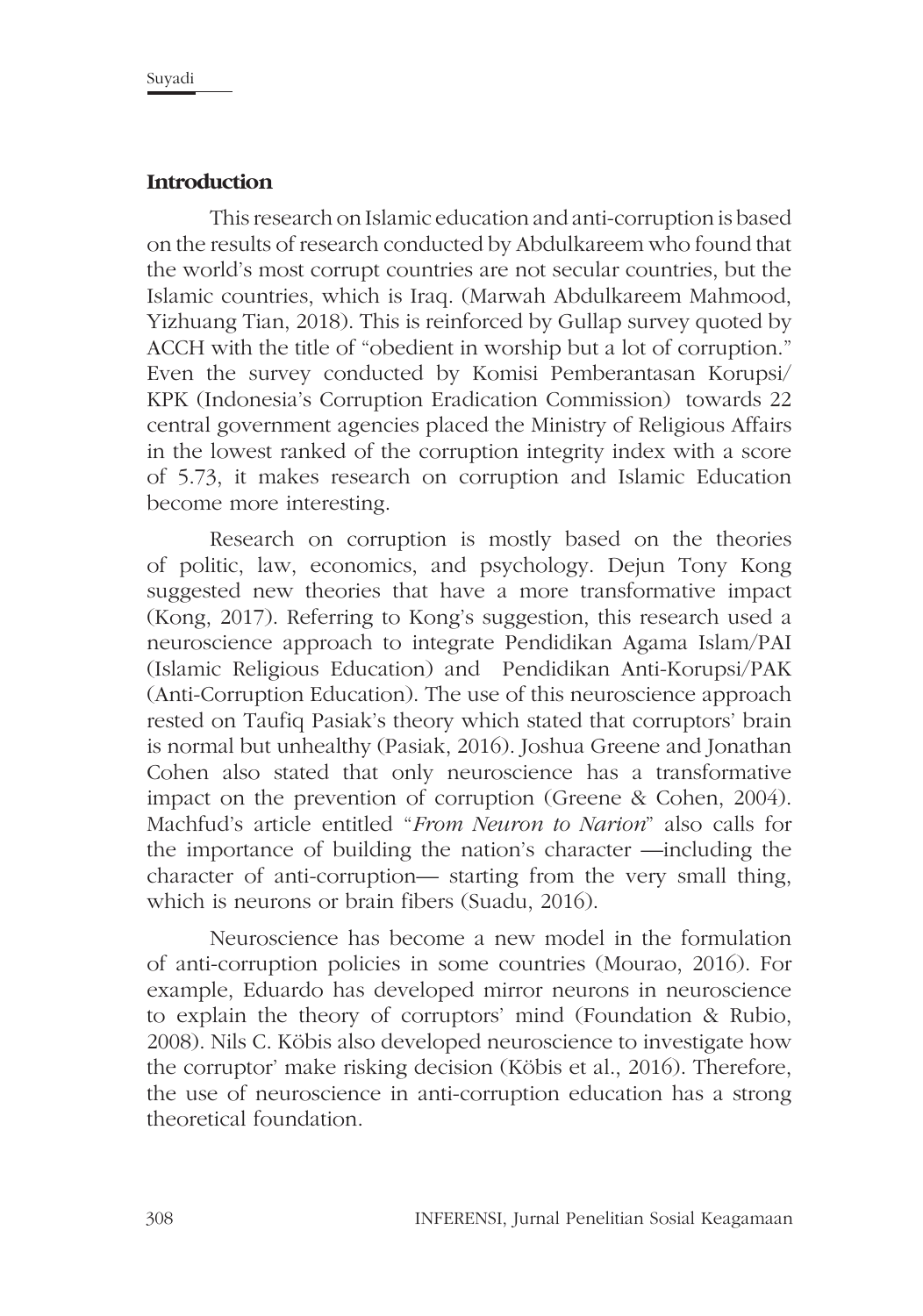In many countries, anti-corruption education has been widely developed (Abramov & Russian, 2017), (Flavier, Chikireva, & Ivanova, 2017) but it is rare to use neuroscience approach, except for Hongkong (Mourao, 2016). For example, Spain developed anticorruption education through advances in information technology (Mattoni, 2017), Serbia against corruption through a system of mutual cooperation (Todora Rogelja, 2017). China is developing anti-corruption education by creating a network of "China online" (Qiao, Training, & Email, 2017), (Sandri Justiana, Roto Priyono, 2017), (Fabre, 2017).

In Indonesia, anti-corruption education has been widely integrated into various scientific fields, such as PAI, Civics, Mathematics, Architecture, and so on (Fitra, 2015), (Sutrisno, 2017). Integration of PAK and PAI itself has been widely implemented; Rasyidi has been analyzing the anti-corruption education content in PAI (Rasyidi, 2015), Nadri Taja and Helmi Aziz integrated anticorruption values in PAI learning at senior high school (Taja, Nadri dan Aziz, 2016), Luqman Hakim integrated Anti- Corruption in the PAI Curriculum (Hakim, 2012), Kasinyo Harto who discussed religious-based anti-corruption education (Harto, 2014), Harmanto developed PAK through school culture based on Islam (Harmanto, 2012), and so on. However, none of these studies have followed Kong's recommendations in using new approaches, especially neuroscience as in this study.

At the level of Pendidikan Anak Usia Dini/PAUD (Early Childhood Education), neuroscience is a fundamental reference in every learning practice (George S. Morrison, 2012). This is because early childhood brain development (0-6 years) has reached 80% (Suyadi, 2016), (David A. Sousa, 2012), (Robert Sylwester, 2012). At the stage of Early Childhood Education, PAK is most intensively done, especially with its participation in *Gerakan Nasional Pembelajaran Aku Anak Jujur/Gernas Manjur (*National Learning Movement of I'm an Honest Kid) in cooperation with KPK.

The latest research that attempted to integrate PAK in early childhood education (PAUD) level is Siswanto (Siswanta, 2017), but did not yet used neuroscience approach. It means, the position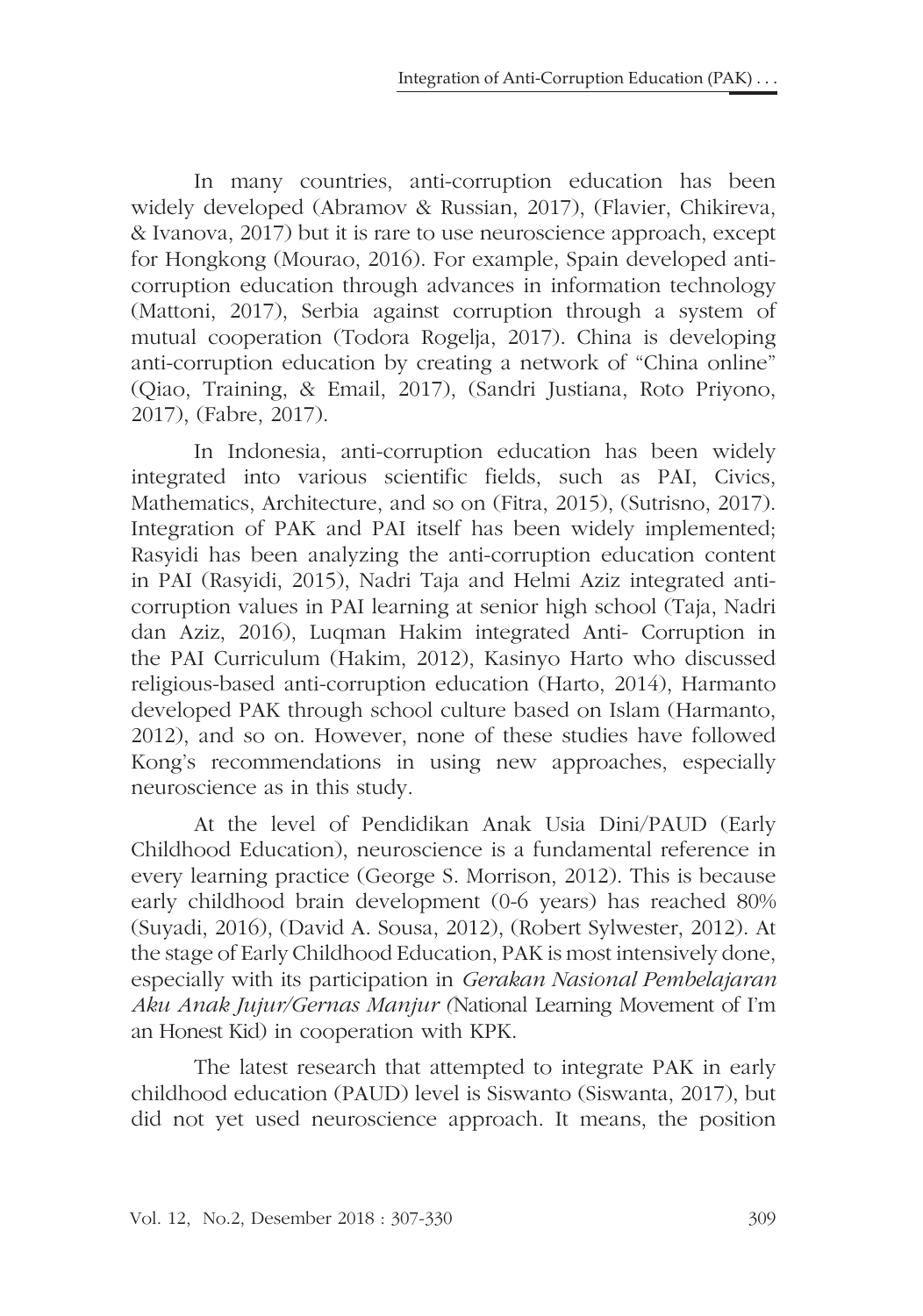of this research can be said to continue the previous studies on character education at the level of early childhood (Muntomimah, 2017), (Suparni, 2016), (ZULFITRIA, 2016) but specified on anticorruption character, and added a new approach of neuroscience.

#### **Theoretical Basis**

#### *Anti-Corruption Education (PAK)*

The word corruption comes from the Latin "*corruptio*" or "*corruptus*" which means rotten, bad, depraved, dishonest, bribed, immoral, deviation from purity (Karsona, 211AD). Nownes added the term "lobby" commensurate with corruption (Nownes, 2017). In terminology, corruption is defined as an extraordinary crime. The forms of corruption have been clearly described in the 13 articles of Law no. 31 of 1999 jo. UU no. 20 of 2001 covering 7 forms, which are detrimental to state finance, bribery, embezzlement in position, extortion, cheating, conflicts of interest in procurement, and gratuities (KPK, 2006).

In Islam, corruption has many terms, such as *al-rishwah, alsuh*t, and *al-ghûl* (Umam, 2013), corruption in Arabic, better known as "*ghulul*" which means embezzlement or *"riswah"* which means bribe or equivalent to other words such as *ghasbah* (fraud), *khiyanat* (abuse of authority), and *maksu* (illegal charges) (Mustakim, 2013). The Tarjih Assembly of Muhammadiyah Central Board issued a *fatwa* that corruption is a "great shirk" so that this sin is not forgiven by Allah SWT (Anwar, 2006). Ulama of Nahdlatul Ulama also issued a fatwa stating that corruption is a very big *munkar* (dishonor), so it deserves to be sentenced to death and the people no need to salah for the corpse (Alim, 2017).

Based on the analysis of etymology and terminology above, the researcher argues that "corruption" is an act of rotten *akhlaq* (moral), extraordinary crime, major sin, and unlawful act, both state law and religious law—including social norms and order, purposing in self/groups benefit, abuses the roles, authorities, powers, and positions that can harm the state finances.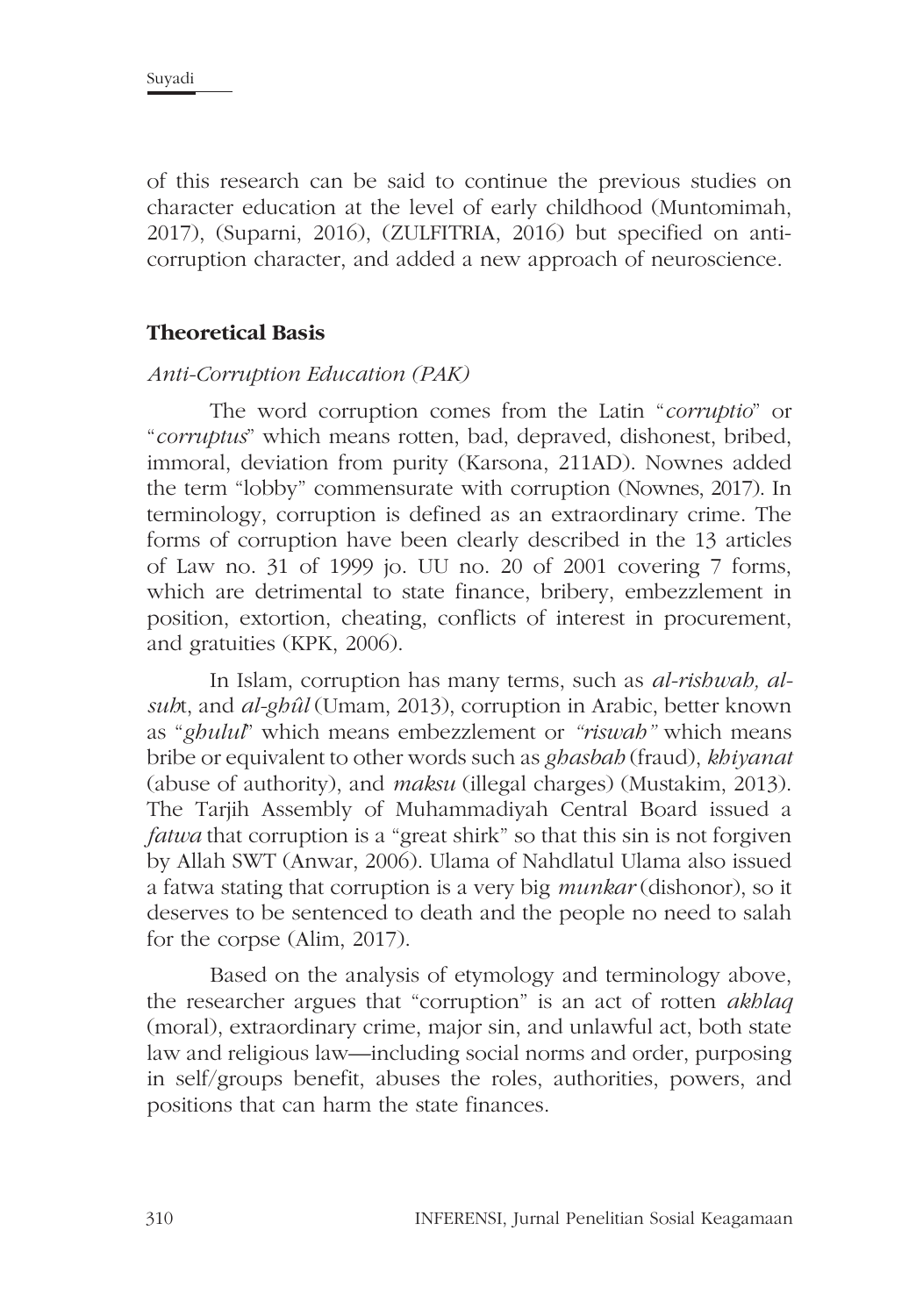# *Islamic Religious Education (PAI) in Early Childhood Education (PAUD) Level*

Islamic Education and Islamic Religious Education (PAI) are still frequently interchanged. In terminology, "Islamic Education" (without the word 'Religion') is actually the same as 'Islamic Religious Education' because Islam is the name of a religion. But etymologically, they have different meanings; Ahmad Tafsir defined "Islamic Education" (without religion) as a system, i.e. an Islamic of education system, so that other related components (theory, curriculum, method, evaluation, and so on) are derived from the Quran and Hadith as well as distinguish it from the general education system or other "non-Islamic Education". While the term Islamic Religious Education (PAI), in addition to has been standardized into the name of a subject in the school it also means as "the name of learning activities." Therefore, the system name is "Islamic Education", but the name of learning activities called Islamic Religious Education (PAI). Islamic religious research here refers to learning activities, not education systems based on the Quran and Hadith.

Government Regulation No. 55 of 2007 on Religious Education and Religiosity article 3 stated that every educational unit in all pathways, levels, and types of education must carry out religious education. PAI at early childhood education (PAUD) level is organized thematically in accordance with the Curriculum 2013 of PAUD (Salim, 2014). Alternatively, PAI at early childhood education level follows the Directorate General of PAUD, which is based on Islamic Religious Education or PAUD based on PAI (Dirjen PAUD, 2015). In its implementation, PAUD based on PAI is conducted by following the curriculum regulation, i.e. Curriculum 2013 of PAUD (Dahlia, 2014).

Early childhood education (PAUD) itself has three types with different levels, which are daycare at an informal level, Play Group at the non-formal level, and kindergarten at formal level (Suyadi dan Maulidya Ulfa, 2013). Based on the government regulation number 55 of 2007 above, then early childhood education (PAUD) in various forms and levels must hold religious education, including Islamic religiosity or PAI.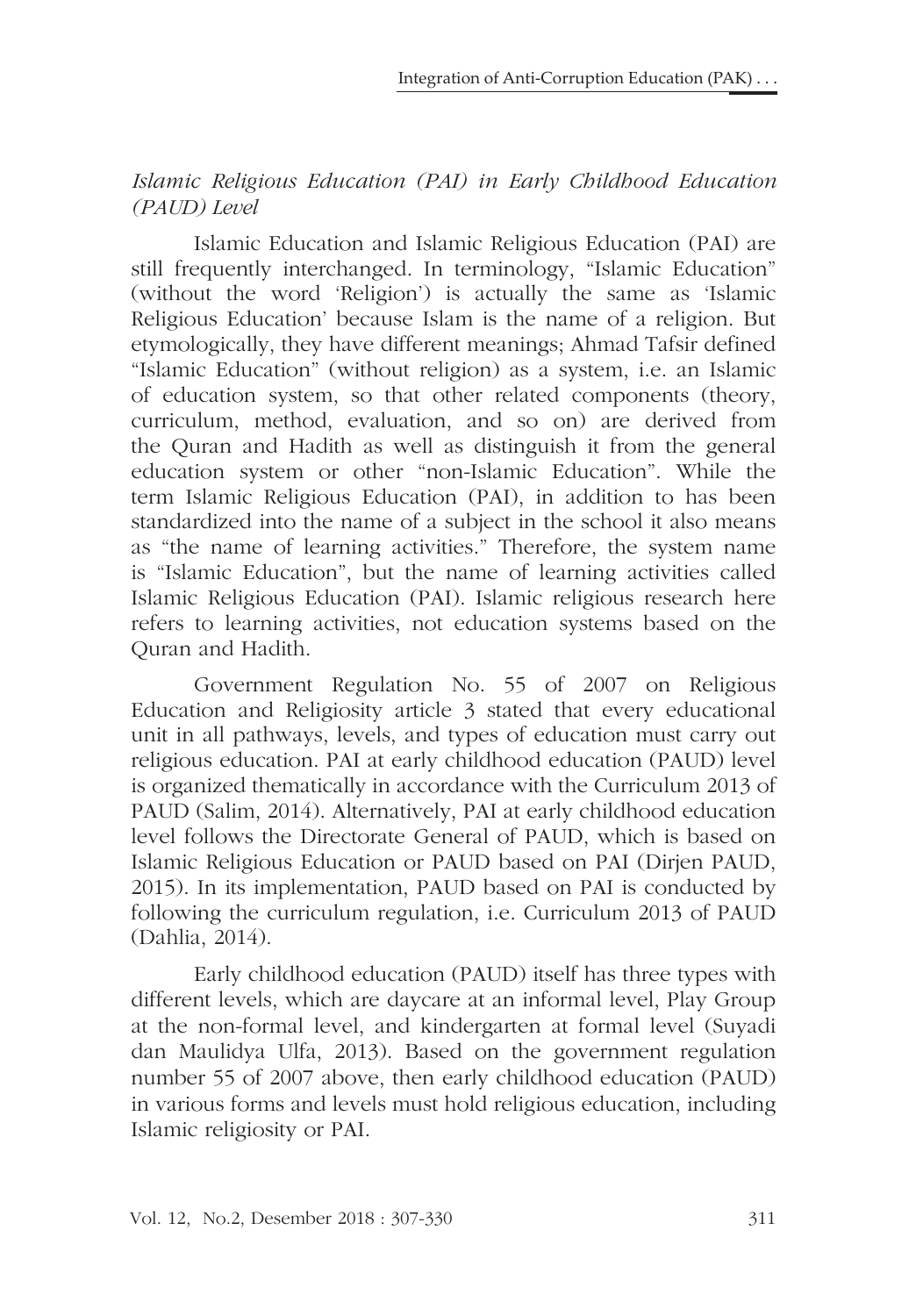### *Neuroscience, Normal Brain in Corruptors*

Neuroscience is a neural science that studies the nervous system, especially studying neurons or nerve cells, with a multidisciplinary approach (Pasiak, 2016). Neuroscience is also a field of science specializing in scientific studies of the nervous system (neuroanatomy) and all neurological functions (neurophysiology). This science is a science that progressed very rapidly in the twentieth century, passing in various other disciplines, such as psychology (neuro-psychology), economics (neuro-economics), leadership (neuro-leadership), marketing (neuro-marketing), education (neuroeducation), arts (neuro-arts), and so forth (Ikrar, 2016).

In the context of Islamic education, Suyadi has laid the groundwork for a new science which he calls the neuroscience of Islamic education (Suyadi, 2015b). On neuroanatomy, the biological organs of neuroscience in the Quran can be found in QS. Al-Alaq (15-16) which is represented by the word "*nasiyah*" (crown head), which in the perspective of the science, *nasiyah* can be interpreted as "the brain" especially the prefrontal cortex (McKlveen, Myers, & Herman, 2015), (ITB, 2014). On neurophysiology, which is the function of the brain, the Quran is very rich in neuroscience. This can be traced to ayah that use the word *'aql* (reason) and the equivalent words, such as: *dabbara* (contemplate), *faqiha* (know), *fahima* (understand), *nazhara* (see with the eyes of the head), *dzakara* (remember) , *fakkara* (deep thinking), and *'alima* (understand clearly) (Taufiq Pasiak, 2008)*.*

The main purpose of this science is to understand the biological basis of every behaviors or character, including the character of anti-corruption. ISHA results showed that corruptors' brain is known to be normal but unhealthy (Taufiq Pasiak, 2012a). The main task of neuroscience is to explain human behavior from the action point of view that occurs in the brain. Recent research in the field of neurosciences finds some evidence of an inseparable link between brain and human behavior (character) (Taufiq Pasiak, 2012b).

Through the Positron Emission Tomography (PET) instrument it is known that there are six brain systems integrate all human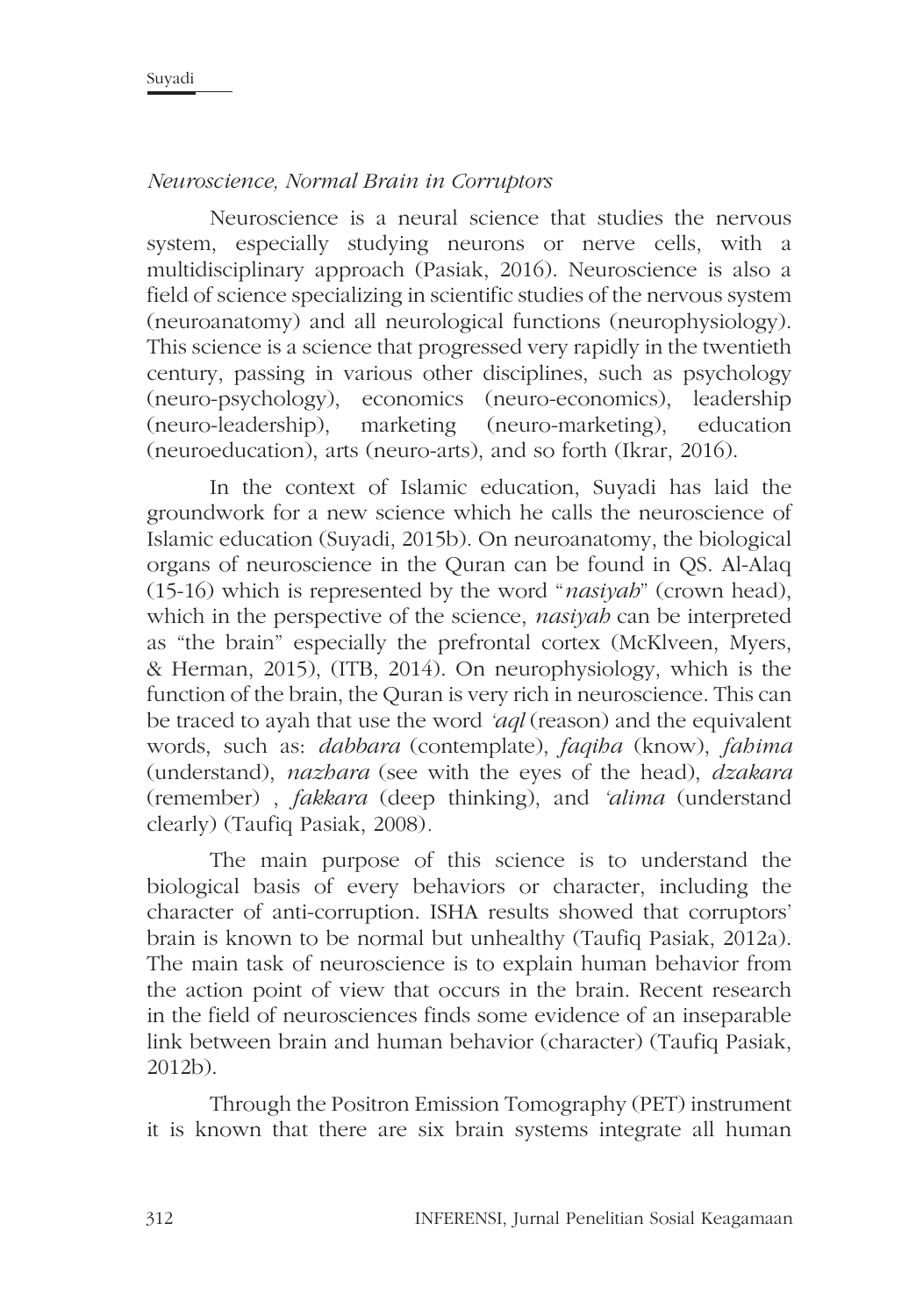behavior. These six brain systems are the *cortex prefrontalis*, the limbic system, the *gyrus cingulatus, ganglia basalis, lobus temporalis*, and *cerebellum*. These six brain systems work cohesively or shoulder to shoulder to build human attitudes and behavior. Therefore, regulating the performance of the brain normally will produce optimal function, so that behavior can be controlled consciously by involving the emotional and spiritual dimension.

## **Research Method**

The approach used in this research was qualitative in the form of field research. The setting was early childhood education (PAUD) institution that meets the criteria as a brain-friendly education institution, i.e. I Sleman Kindergarten Yogyakarta. Data collection technique was done by observation, interview, and documentation. Observations were conducted periodically and continuously for six months, both for teachers and students in internal and external learning activities, especially the instructors of Gernas Manjur. Documentation was done to look for related literature, including administrative documents, such as the Rencana Pelaksanaan Pembelajaran Harian/RPPH (Daily Lesson Plan), school curriculum, and other learning resources.

This research was conducted in three stages. *First*, the classification of early childhood education (PAUD) institutions that organize PAK with reference to neuroscience learning theories (Suyadi, 2016). The result of classification found out one of PAUD institution that fulfill this criterion, which was I Sleman Kindergarten Yogyakarta. *Second*, observation to observe the implementation of PAK and PAI at I Sleman Kindergarten Yogyakarta in learning core activities, extracurricular, and accidental activities. *Third*, interviews with teachers about the understanding of anti-corruption education, and also school patterns in integrating it in Islamic religious learning with reference to the theory of neurosciences. Interviews were also conducted with parents and children according to their proportion, in order to understand the perceived usefulness of the application of anti-corruption education. Interviews were clarified with supporting documents, i.e. lesson plan and curriculum books.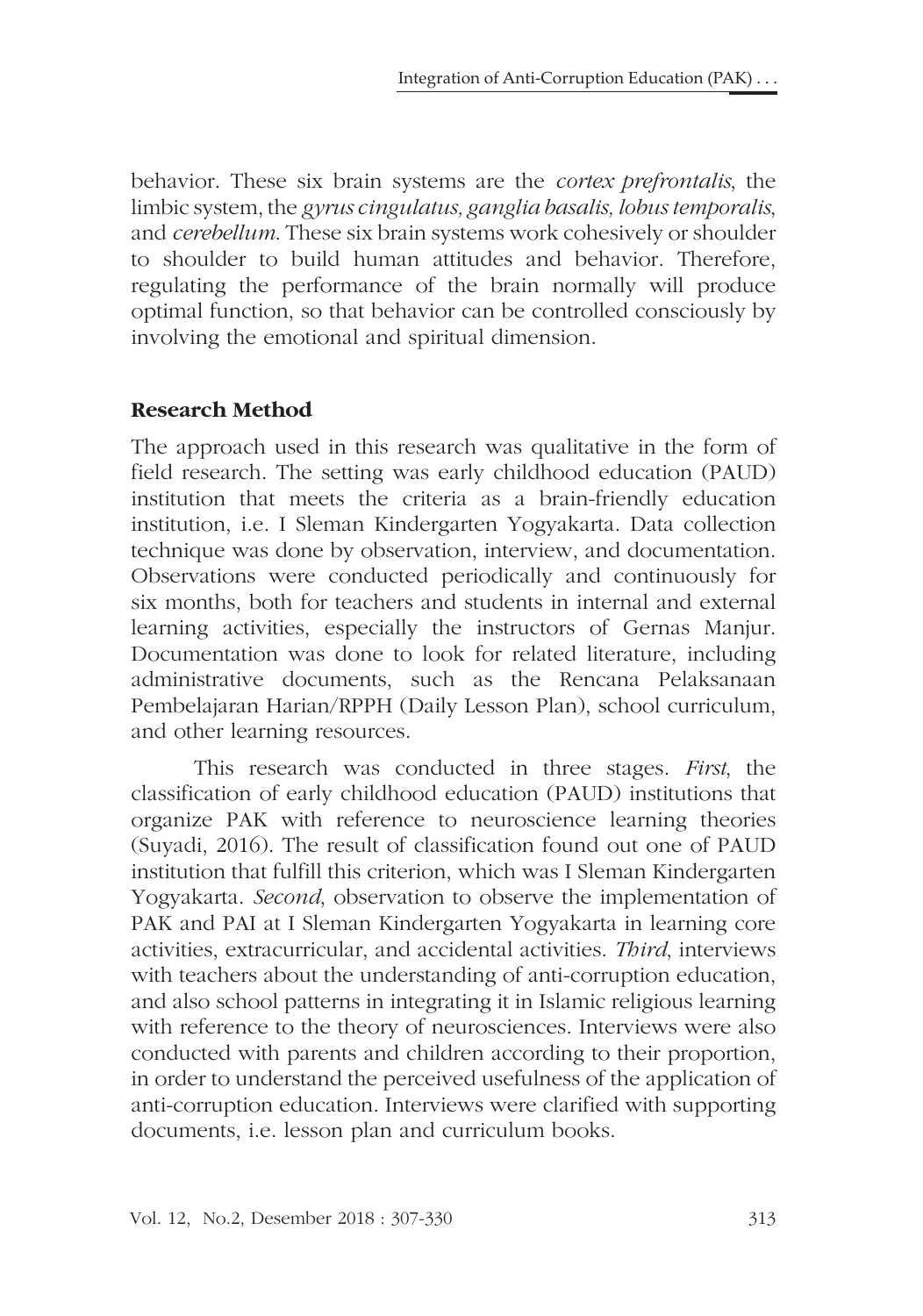The collected data were analyzed in descriptive, interpretative, and comparative. The observation data was clarified with interview data, confirmed with supporting documentation, and then interpreted descriptively. Interpretation of data was done by theocratization to develop integration model or formula of PAK and PAI through neuroscience approach in I Sleman Kindergarten Yogyakarta.

# **Analysis: PAK, PAI, and Neurosciences in Brain Friendly PAUD, I Sleman Kindergarten Yogyakarta**

Brain-friendly PAUD is a term introduced by the researcher to call early childhood education institutions that the learning is based on neuroscience learning theories. Morrison pointed out that current findings in the field of neuroscience are an important reference for early childhood learning (George S. Morrison, 2012). David Souasa also pointed out that although educators are not brain experts but educators are professions whose work changes the brain every day (David A. Sousa, 2012). In fact, Robert Silweter stated that for centuries educators have changed the brain without a little bit knowledge about neurosciences (Robert Sylwester, 2012). Therefore, brain-friendly PAUD is PAUD that the teachers understand neurosciences so they can organize teaching and learning process based on neuroscience learning theory.

I Sleman Kindergarten Yogyakarta is one of the formal early childhood institutions that meet the criteria above. Although this kindergarten does not make the brand as a brain-friendly Kindergarten, its learning process refers to neuroscience learning theory. Ms. Darmi, a teacher of I Sleman Kindergarten Yogyakarta pointed out that "We often attend seminars on children's brain development and appropriate learning methods then apply them in daily learning practices." This is different from Khalifah Kindergarten Purworejo that has the brand as "right brain based kindergarten" but the learning process is less refers to the theory of neurosciences learning (Siswandi, 2018). Thus, what determines whether an educational institution is brain-friendly or not is the learning process.

I Sleman Kindergarten Yogyakarta has 28 teachers and all of them are women. The phenomenon of early childhood teachers'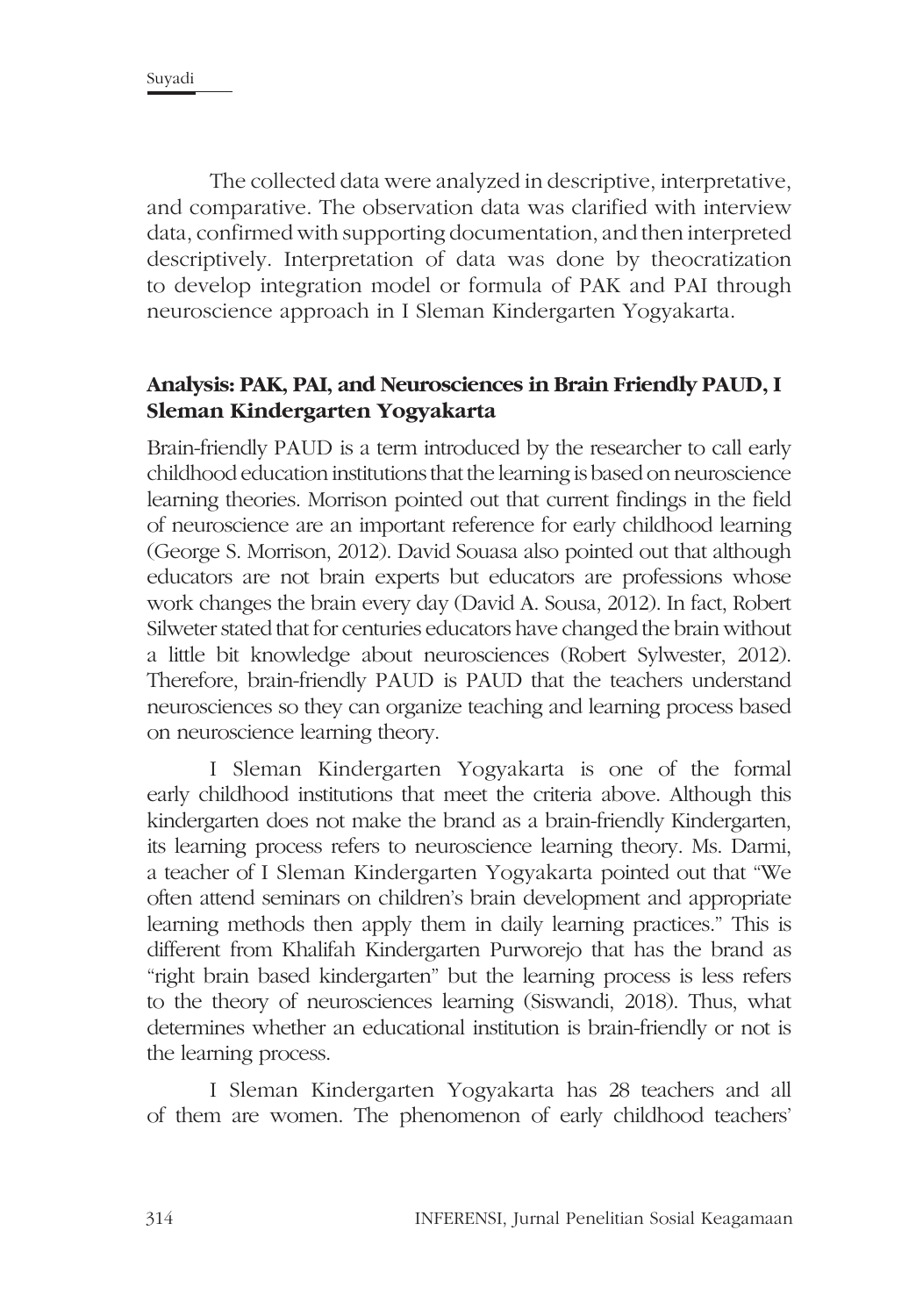dominance by women is interesting to be observed in relation to women growing interested in anti-corruption activists as stated by Qurirah (Feni Qoriroh, 2016) and Revita (Revita, 2016). In fact, the study of Lu'mu Taris showed the symptoms of the existence of gender-based anti-corruption education (Lu'mu Taris, 2016). Thus, I Sleman Kindergarten has great potential for the application of brain-friendly or neuroscience-based anticorruption education.

# **Gernas Manjur: Anti-Corruption Education in I Sleman Kindergarten**

Anti-Corruption Education (PAK) in I Sleman Kindergarten was realized in *Gerakan Nasional Pembelajaran Anak Jujur/Gernas Manjur* (National Learning Movement of I'm an Honest Kid). In Gernas Manjur there is only one character value of anti-corruption, because according to Ekowati, at early childhood level is just need one value, which is honesty (Siti Ekowati Rusdini, Maman Rachman, 2016). The implementation of PAK at the Kindergarten level through Gernas Manjur also distinguishes the implementation of PAK on the education level above it, such as social capital conducted by Nurdyansyah (Nurdiyansyah, 2015). In the context of neurosciences, honesty is one indicator of a healthy brain.

Gernas Manjur is a movement initiated by *Himpunan Pendidikan Anak Usia Dini Indonesia/HIMPAUDI* (Community of Early Childhood Education Indonesia) in cooperation with Corruption Eradication Commission (KPK) in the 3rd National Working Meeting in Jakarta on February 14, 2016. This movement is motivated by HIMPAUDI's anxiety towards a big number of officials who are corrupt, and the phenomenon of deviant behavior, problematic to corrupt behavior—distinguish corruptive behavior from corruption criminal act—both on children and adolescents.

Gernas Manjur was first performed simultaneously in all districts of Indonesia on 20 May 2016 as the National Revival Day. The educator conducts a learning of "I'm an honest kid" with children in their early childhood institutions using *Dongeng Musik dan Permainan/DOMAIN* (Tale, Music, and Games) method and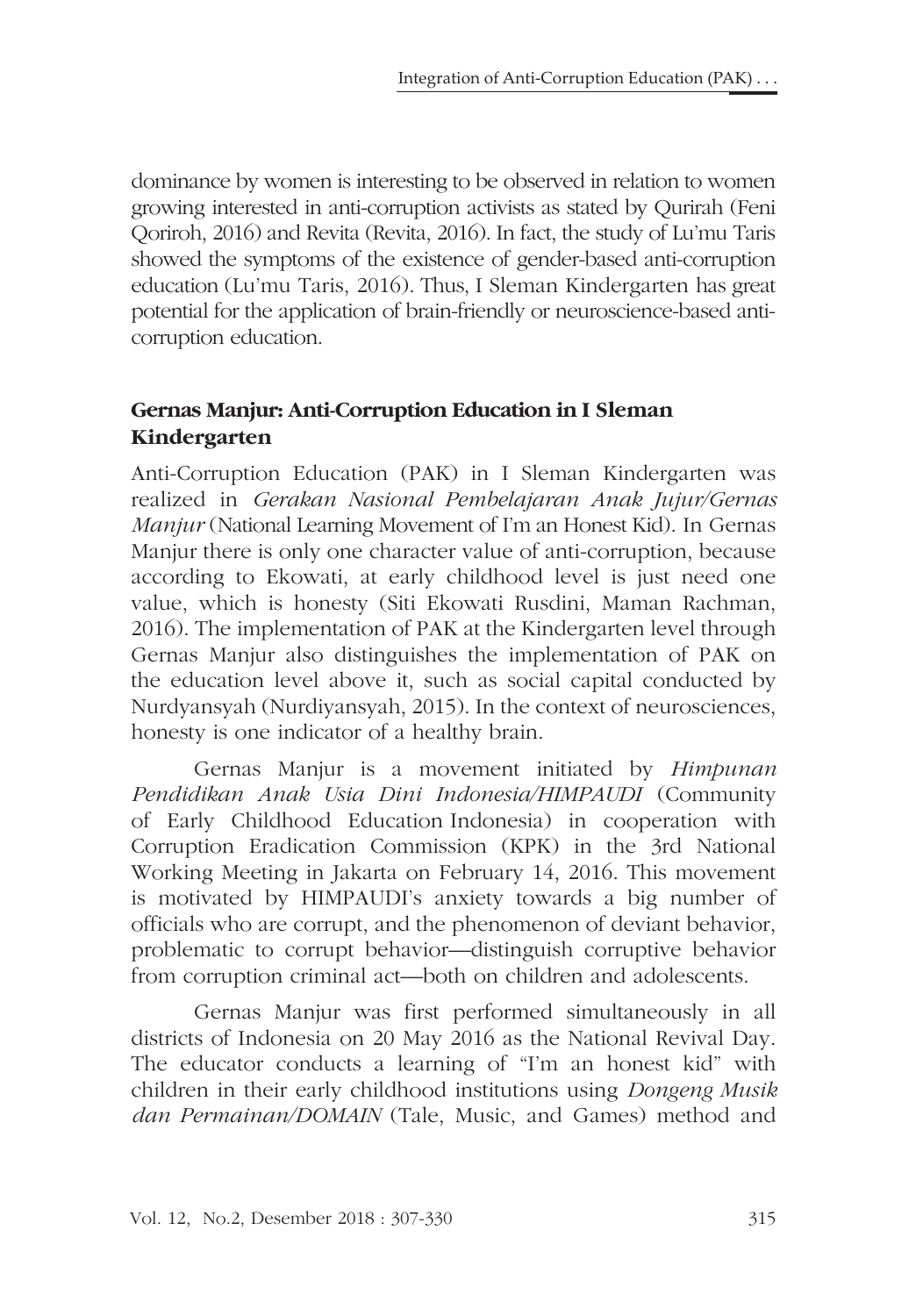adheres to the 10 principles of early childhood, which are: (1) Learning Through Playing, (2) Children development-oriented, (3) children's needs oriented, (4) Children-centered, (5) Active learning, (6) Oriented on the development of character values, (7) Oriented in the development of life skills, (8) Supported by a conducive environment , (9). Oriented to democratic learning, (10) Utilization of learning resource media and resource persons. The ten principles of early childhood learning have accommodated the 10 basic laws of the brain as proposed by Pasiak (Pasiak, 2009), and have been elaborated in various theories of neurosciences as proposed by Suyadi (Suyadi, 2016).

Ms. Darmi, a teacher of I Sleman Kindergarten said that the movement was only launched on 20 May 2016 and until now there has been no follow-up. She also said that the children were only asked to watch "Film Si Kumbi Anak Jujur (Kumbi the honest kid)" but in everyday practice, we rarely play back the children movie from the KPK. If the implementation of Gernas Manjur in I Sleman Kindergarten is clarified with technical manual Gernas Manjur (Himpaudi, 2016), it is still far from expectations, because it has not fulfilled the 7 elements in the technical guidelines, i.e.: Make *RPPH*  which will be used in Gernas Manjur activity on 20 May 2016 with the theme I'm an Honest Kid. RPPH containing: date, month, year of use of RPPH, theme/sub-theme, time allocation, learning materials, learning strategies, APE, learning resources in the environment, and assessment.

- 1. RPPH implemented by educators with students that contain elements of opening, core, and closing activities.
- 2. The RPPH should cover 5-6 aspects of children development, i.e. religious and moral values, cognitive, language, emotional, physical, motor, and art.
- 3. RPPH must integrate 3 main activities, i.e. tale, music, and games (DOMAIN).
- 4. Evaluation of learning that includes process evaluation and outcomes conducted by educators to assess the implementation of the Gernas Manjur plan.
- 5. Early Childhood Institution documented all activities in the form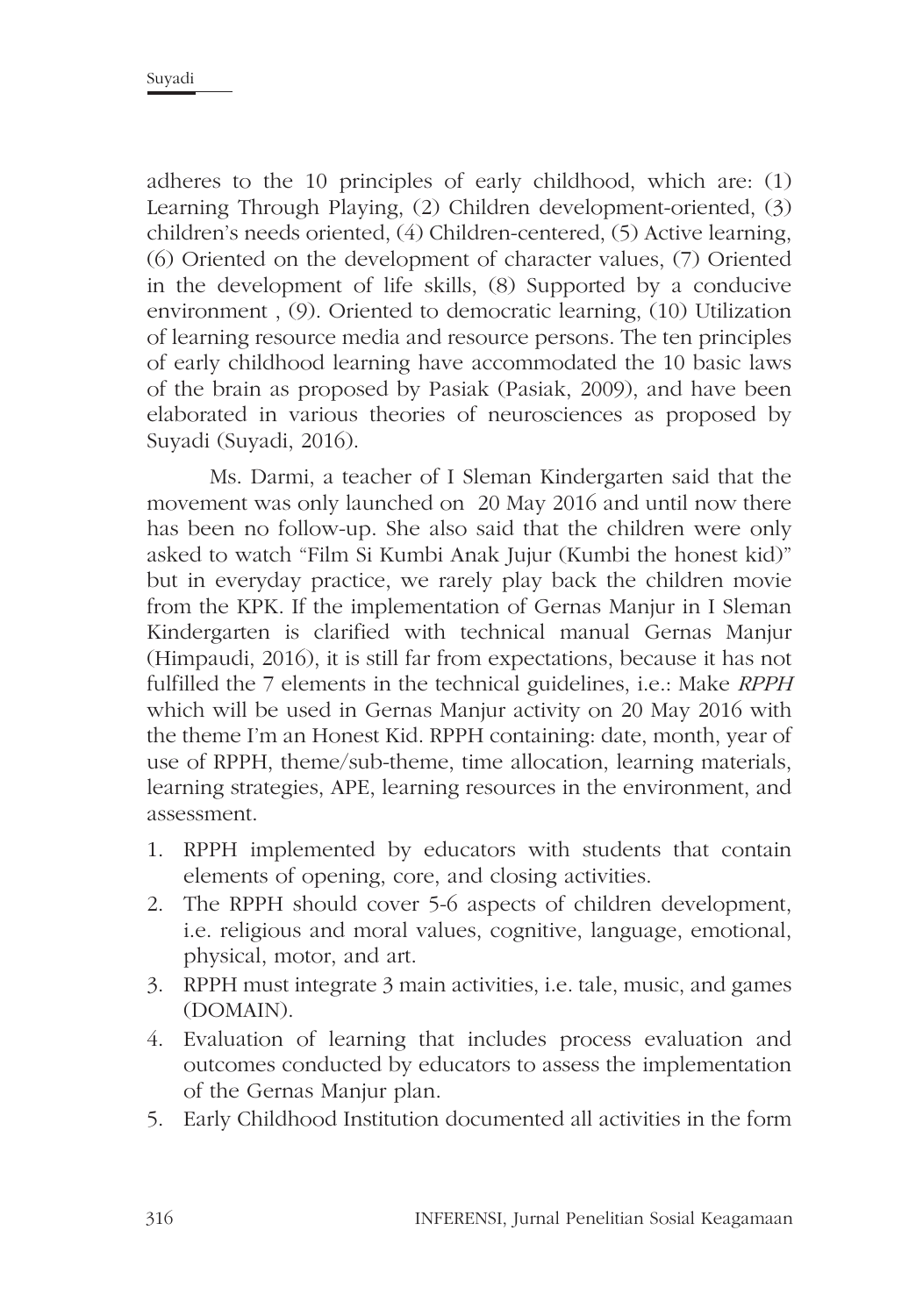of RPPH, photos, videos, brief narration/activity description, and other documents deemed necessary.

6. Send all the documents to each PC, if the PC does not implement it, then it can be sent to PD.

The seven technical requirements above are still far from expectations. For example, Gernas Manjur activities are not implemented in each early childhood institution but centered on one big point (I Sleman Kindergarten joins Graha Sabha Pramana of Gadjah Mada University building). Teachers do not make RPPH because all activities of children are conditioned in a classical manner on a large scale and guided by instructors from HIMPAUDI. The opening, core, and closing activities - which cover the tale, music, and games) are entirely filled with watching a movie called "Si Kumbi Anak Jujur." Thus, the five aspects of children development and the 10 principles of early childhood learning have not been well implemented in this Gernas Manjur.

# **Thematic Integrative and Scientific of Islamic Religious Education in I Sleman Kindergarten**

Quraish Shihab's Tafsir Al-Misbah using the *maudhu'i* (موضوعی) approach or thematic approach (Saha, 2015) basically in line with PAI learning in Curriculum 2013 (Dirjen PAUD, 2015). Tafsir Ilmi stated that the Quran contains 70% of *qauniyah* ayah or universe proofs (sciences), while the rest are *kauliyah* ayah (aqeedah, fiqh, and ibadat) in which also relevant to the Curriculum 2013 of PAI (Tim Penyusun Kementerian Agama RI, 2016). (Kementerian Agama RI dan Ilmuwan LIPI). Therefore, the implementation of PAI with a thematic approach in I Sleman Kindergarten is in accordance with the Curriculum 2013 of PAI, thus linking the *qauliyah* and *qauniyah*.

According to Ms. Darmi, Teacher in N I Sleman Kindergarten, PAI in I Sleman Kindergarten in addition to being integrated thematically in learning, also done in a special and separate or independent. Every day before the core activities begin the teachers always introduces the letters of *hija'iyah* (Quran Hadith) with the *Iqra* method. Furthermore, in opening activities, the teacher telling story/tale/Islamic story (History of Islamic Culture). The stories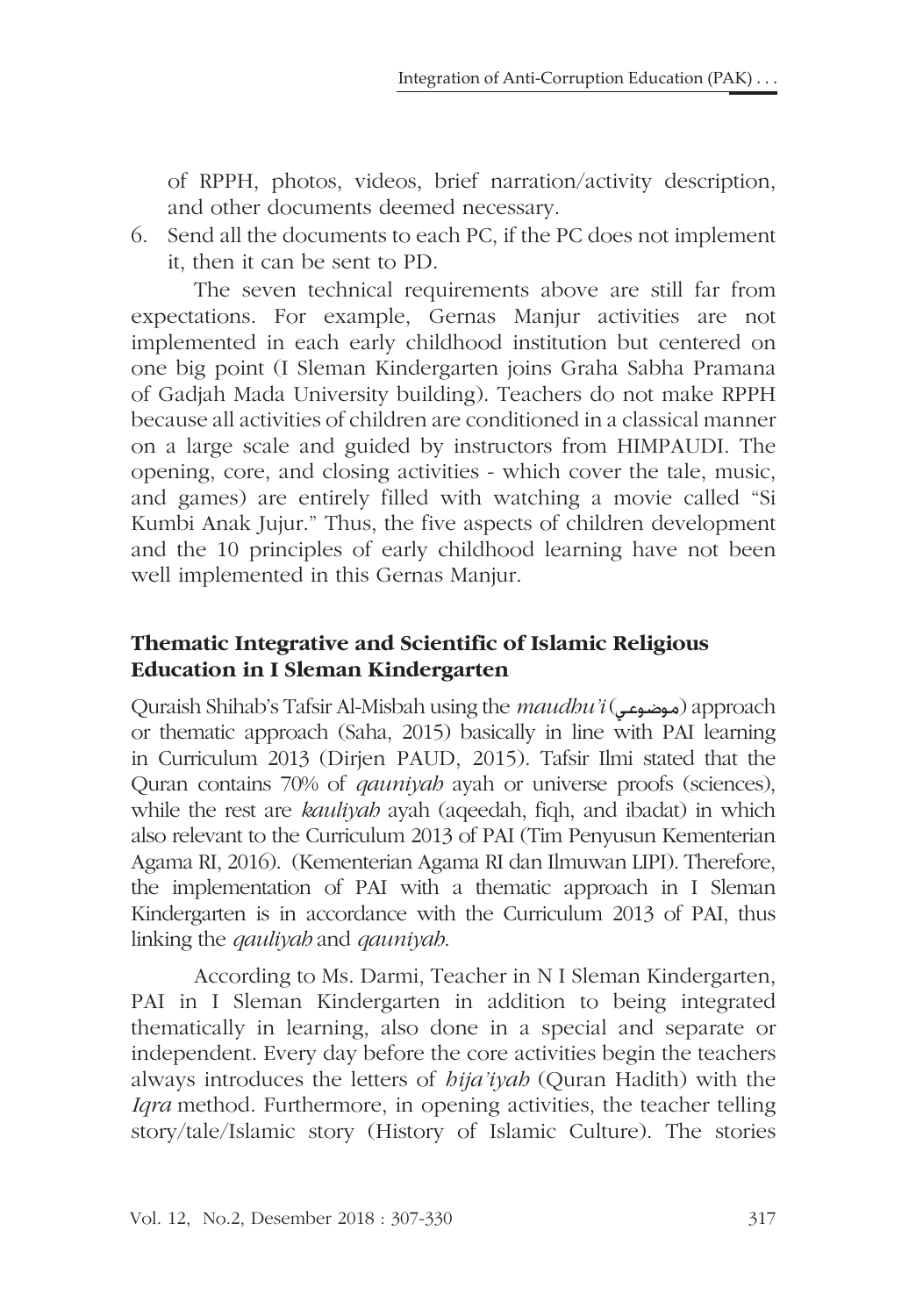most often are the stories of the Prophets. According to Jalaluddin Rahmat, great stories can cultivate children's spirituality (Rahmat, 2006) or in terms of neuroscience called spiritual circuits. Entering the core activities, the children are invited to practice dhuha prayer (fiqh ibadat), start from washing (*wudhu*) and praying practice. Other activities are various, between memorizing short letters and daily *duas* as well as other Islamic religious learning materials, such as pillars of faith, pillars of Islam, fasting, pilgrimage (small hajj *manasik*) and so forth.

PAI with a material scope of Quran-Hadith, *Fiqh*, History of Islamic Culture, and *Aqeedah Akhlaq* as mentioned above, certainly includes all the values of morality, including the value of honesty in Gernas Manjur. On this basis, I Sleman Kindergarten has a perception that with PAI, it will automatically teach anti-corruption values. Ms. Darmi, said, "For us in the PAI must teach the values of anti-corruption." The same is also conveyed by Ms. Eni, PAI teacher of I Sleman Kindergarten stated that "PAI automatically also develops Islamic character, including honesty in anti-corruption education. "For teachers at I Sleman Kindergarten, the essence of Gernas Manjur is PAI itself.

The statement of Ms. Darmi and Ms. Eni showed that there is an exaggerate assumption on PAI, the automation of anti-corruption education. Similar assumptions or perceptions also occur in character education, i.e. schools that have implemented PAI also automatically apply character education (Harmanto, 2012), (Harto, 2014). In fact, as mentioned above, that only PAI is not enough to foster the character of anti-corruption. The proof is the case presented by Ms. Eni:

"When drawing and coloring activities, teachers facilitated colorful pencils to children. After the activity was finished and all the children returned the colored pencils, there were some broken pencil leads, therefore no child honestly admitted that he/she broke it." Although Ms. Eni has made it clear that honesty is a good deed that loved by Allah and Rasulullah even teachers and friends, but still no one confessed, so Ms. Eni forced to do an interrogation. After interrogation, there was one child who dares to report that he/she sees that "A" child doing it. Ms. Eni specifically called A and finally, A told her that he broke school's pencil leads."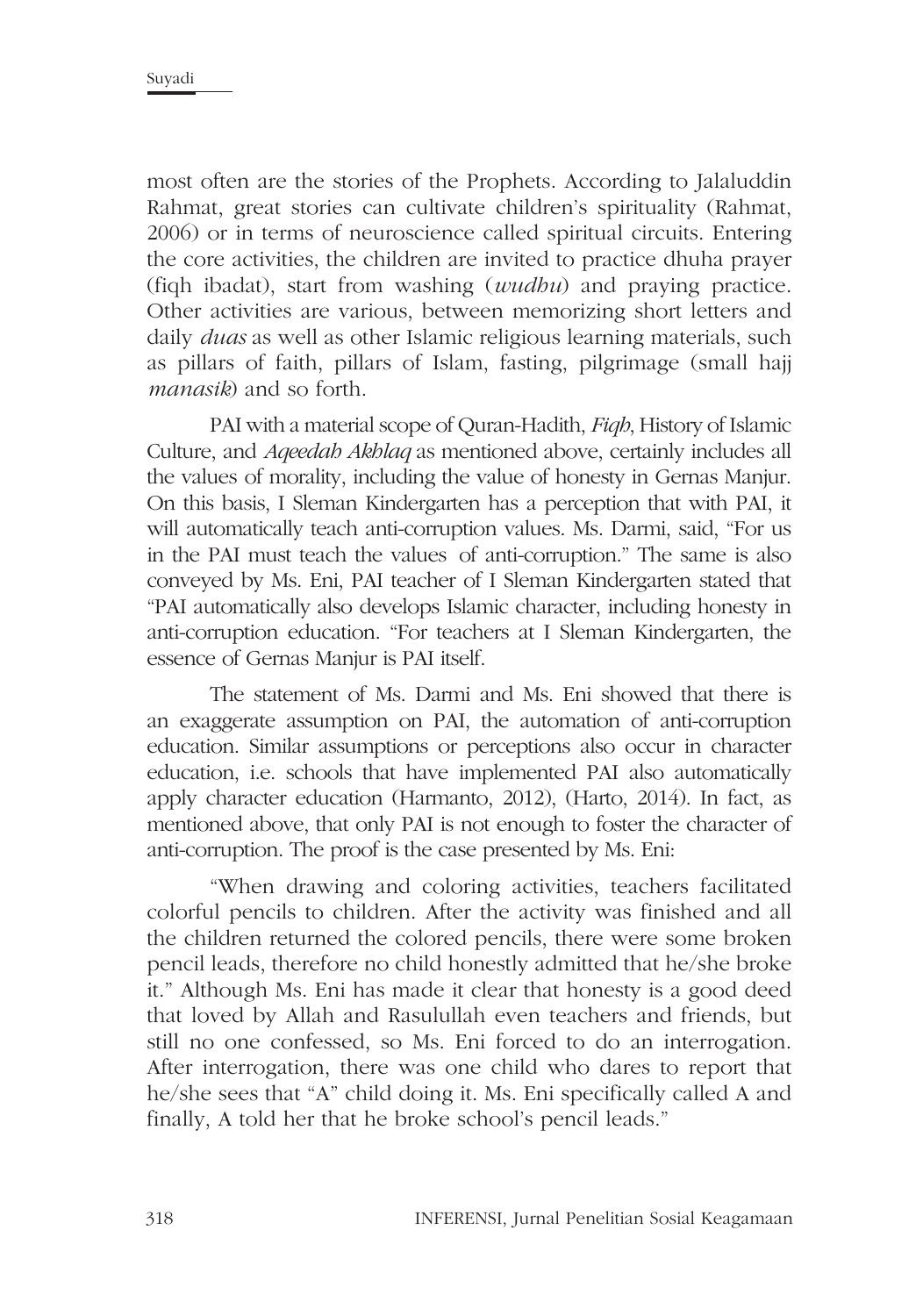Ms. Eni also said that there are many incidents of dishonesty among children, including how children are hard to admit the mistakes they made. For example, when children playing toys together then there is a fight for the toys so that the toys are broken, but among children blame each other, then that's where the symptoms of corrupt behavior begin. This reflects how fragile the value of honesty and courage in children. If this is left repeatedly for extended periods of time, even more so until children grow up and become public officials or state organizers, then it is certain that they will become corruptors. Why is that? Because dishonest characters have been firmly entrenched, ingrained, and embedded in them so that the character will always be carried out when doing any activities.

The data of I Sleman Kindergarten above is one form of corrupt behavior that spread among the children. In the context of neuroscience, children with corrupt behaviors are children who have normal brain but unhealthy or can be called cognitive pathology (Suyadi, 2015a). In the context of social life, if a person is silent when seeing a cheating behavior, and does not dare to report to the authorities, then it includes corrupt behavior (KPK, 2006). In this case, an important note that should be underlined is that PAI learning alone is not enough to foster the value of honesty in the students. On this basis, this is the importance of anti-corruption education integration in PAI learning.

### **Integration of Anti-Corruption Education in PAI with Neuroscience Approach**

Based on the above explanation, it can be understood that the PAI learning in N I Sleman Kindergarten is conducted following the Curriculum 2013 of PAUD, i.e. thematic integrative and scientific (Dahlia, 2014). This pattern is in accordance with *tafsir* science, a collaboration work of Ministry of Religious Affairs and Indonesian Institute of Sciences/LIPI (Tim Penyusun Kementerian Agama RI, 2016). While anticorruption education is done through a Gernas Manjur that pays attention to 5 aspects of children development and refers to the 10 principles of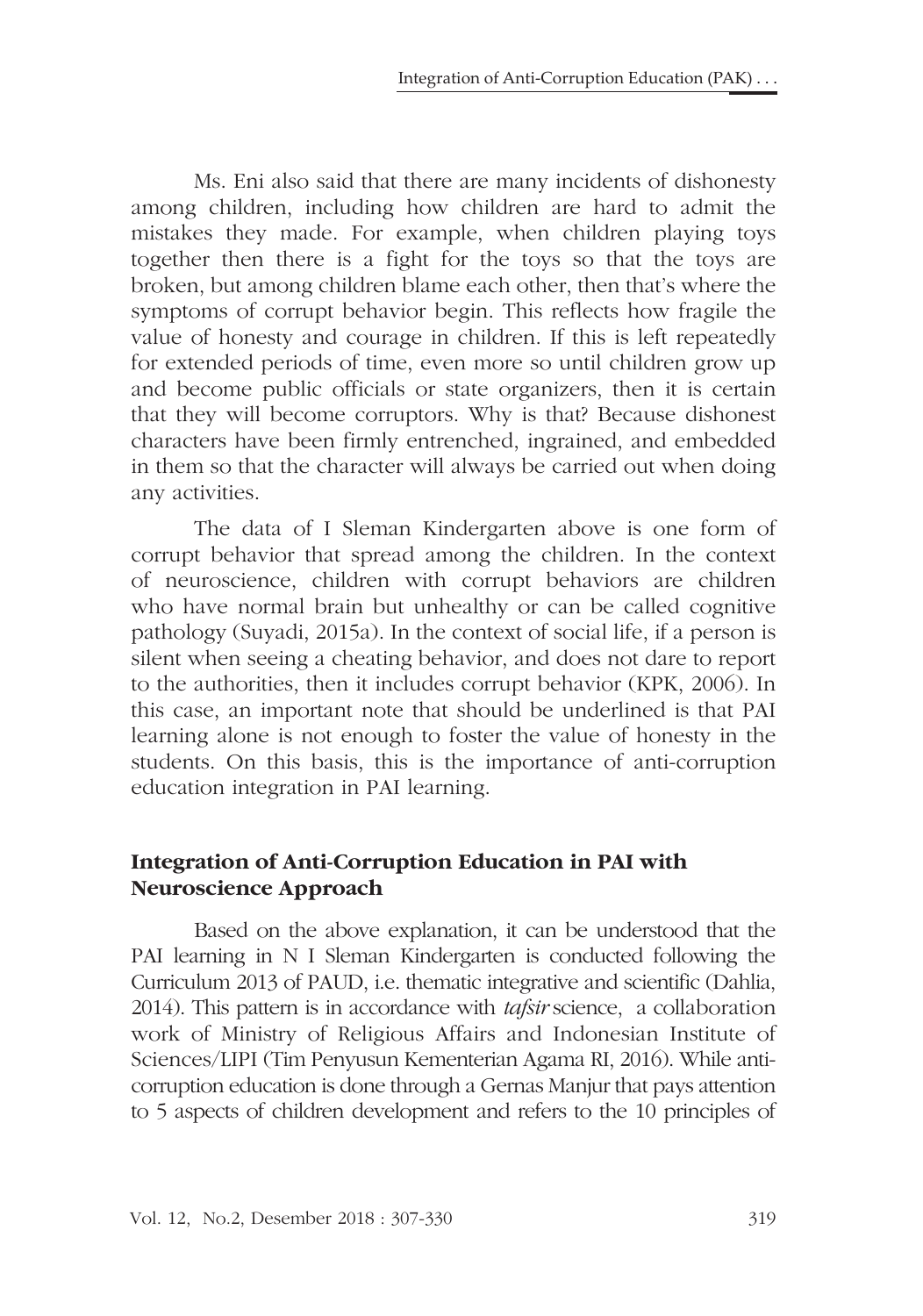learning in early childhood and using the method DOMAIN (Tale, Music, and Games). In the perspective of neuroscience, the 10 principles of early childhood learning are in harmony with the 10 basic laws of the brain, when the DOMAIN method, especially tales, can serve as a medium for spiritual circuit activation.

However, PAI and Gernas Manjur in I Sleman Kindergarten seem to be secluded or not yet integrated. As a result, the corrupt behaviors that arise among children cannot be detected and anticipated. This is because teachers have not used new methods or new approaches, especially neuroscience in integrating PAK and PAI in I Sleman Kindergarten. Moreover, the teachers still believe that PAI will automatically teach honesty and thus has conducted anti-corruption education. Although this view has a point, in fact, many Muslims is devout in worship but their behavior are corrupt. This indicates that PAI alone is not sufficient to prevent corruption, so it needs to be intertwined with the PAK with a new approach, which is neuroscience.

As an academic contribution, this research analysis offers an integrated model of PAI and PAK with neuroscience approach that can be applied in I Sleman Kindergarten in particular and other early childhood education institutions in general. This model is limited to reconstructing learning practice artifacts, both PAI and PAK into a complete configuration. Referring to the theory and data in the above description, conceptually, the design of PAI and PAK integration with neurosciences is the actualization of anti-corruption values, especially honesty as in Gernas Manjur. It is expanding the forms of corruption and promoting the development of scientific integrative thematic PAI themes with attention to 5 aspects of children development, 10 principles of early childhood learning and refers to neuroscience learning theory and using the DOMAIN method. Figure 1 illustrates the interaction model of PAI and PAK at the early childhood education level.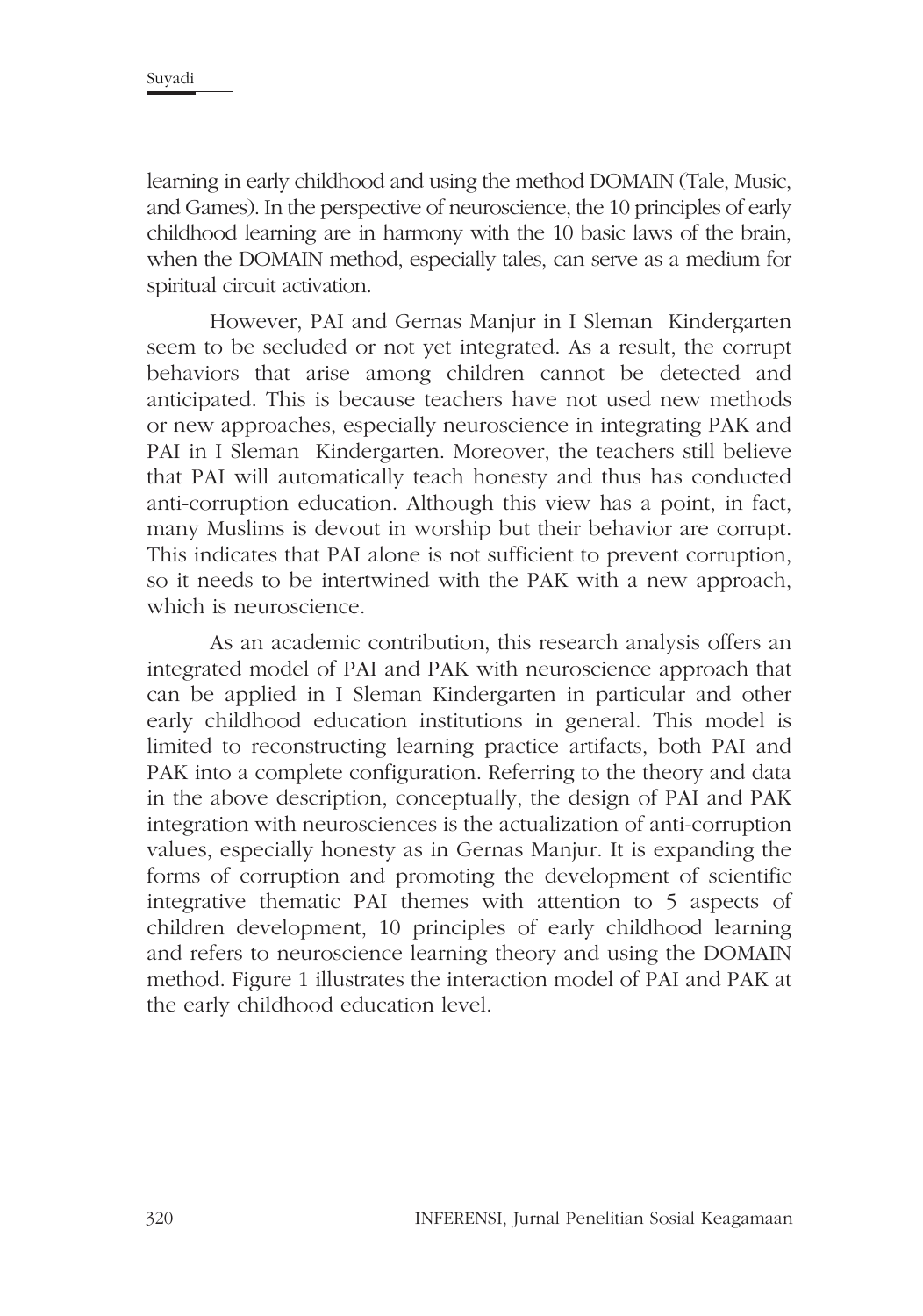



## **Integration model of Islamic Religious Education (PAI) and Anti-Corruption Education (PAK) with neuroscience approach**

Figure 1 above explained that the themes in early childhood learning are the result of the integration of PAK and PAI through neuroscience approach that considers 5 aspects of children development and 10 principles of early childhood education learning with the DOMAIN method. There are several concepts in Figure 1 above that need to be explained. Anti-corruption education is an extension of 7 forms of corruption into the daily lives of learners. For example, the corruption form of "detrimental to state finances" can be expanded to the detriment of families, environment, schools, and so on. The form of actions can be various. For example, students who deliberately destroy school facilities are included in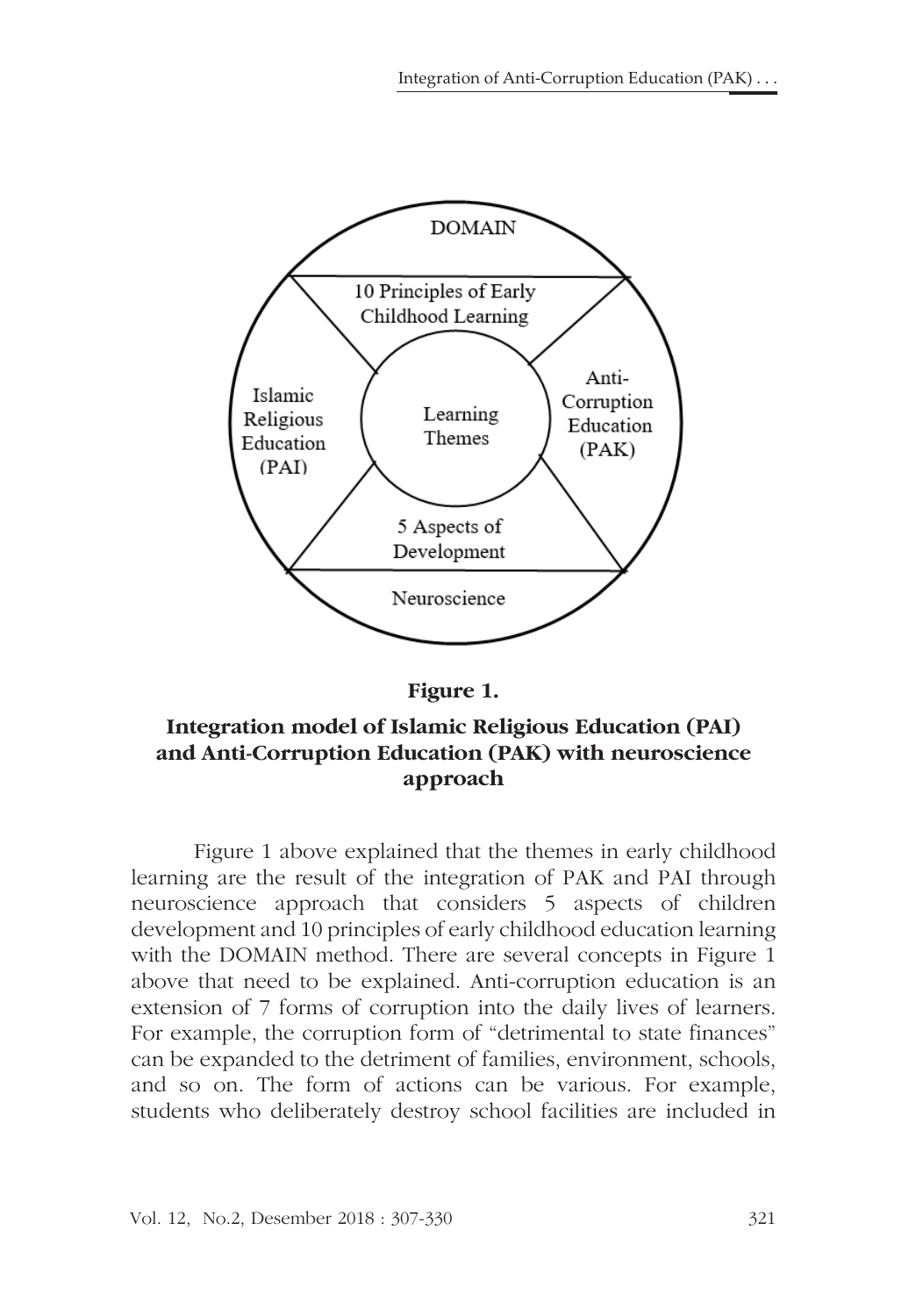the category of expansion of this corrupt behavior. Another example is throwing away trash that causing the emergence of disease nest so that the country must scathe because it subsidizes patients. Corruption form of "fraudulent acts" can be expanded by the act of cheating, deceiving, provoking, and so forth. Further until 7 forms of corruption can be understood by students according to its context.

PAK at early childhood education level in the form of Gernas Manjur needs to be actualized more intensively so that the value of honesty is not only in word, but real actions. Teachers need to engineer the class in such a way as to stimulate the students' courage to be honest. For example, during the morning snack, the teacher provides a number of children's cakes in deliberate excess, then the children are asked to take their own meals. Each child may only take one cake so that if there are children who take more than one can be known; or the teacher deliberately excess the cakes, so if the cakes lost means there are children who take more than one.

Based on the elaboration, the themes of early childhood learning can be formulated. For example is environmental themes. This theme can contain a clean and beautiful environment or a dirty and damaged environment. The neuroscience approach in this theme can be done by stimulating the spiritual circuit through deep meaning, such as reflecting on the environment as God's creation that must be kept and preserved; the act of damaging the environment is corrupt behavior or morally disgraceful. In order for this activity to also develop the five aspects of children development as well as the ten principles of early childhood learning with tale methods, this theme needs to be formulated in a number of activities that are intelligent, interesting, inspirational, and religious. For example, drawing and coloring the mosque environment (developing religious and cognitive aspects), processing waste into arts (motoric and artistic development), and adding stories or tale related to the environment (language development). Teachers creativity determines the integration of PAI and PAK through neuroscience approach that can occur in one learning theme, which also has a transformation for the five aspects of children development.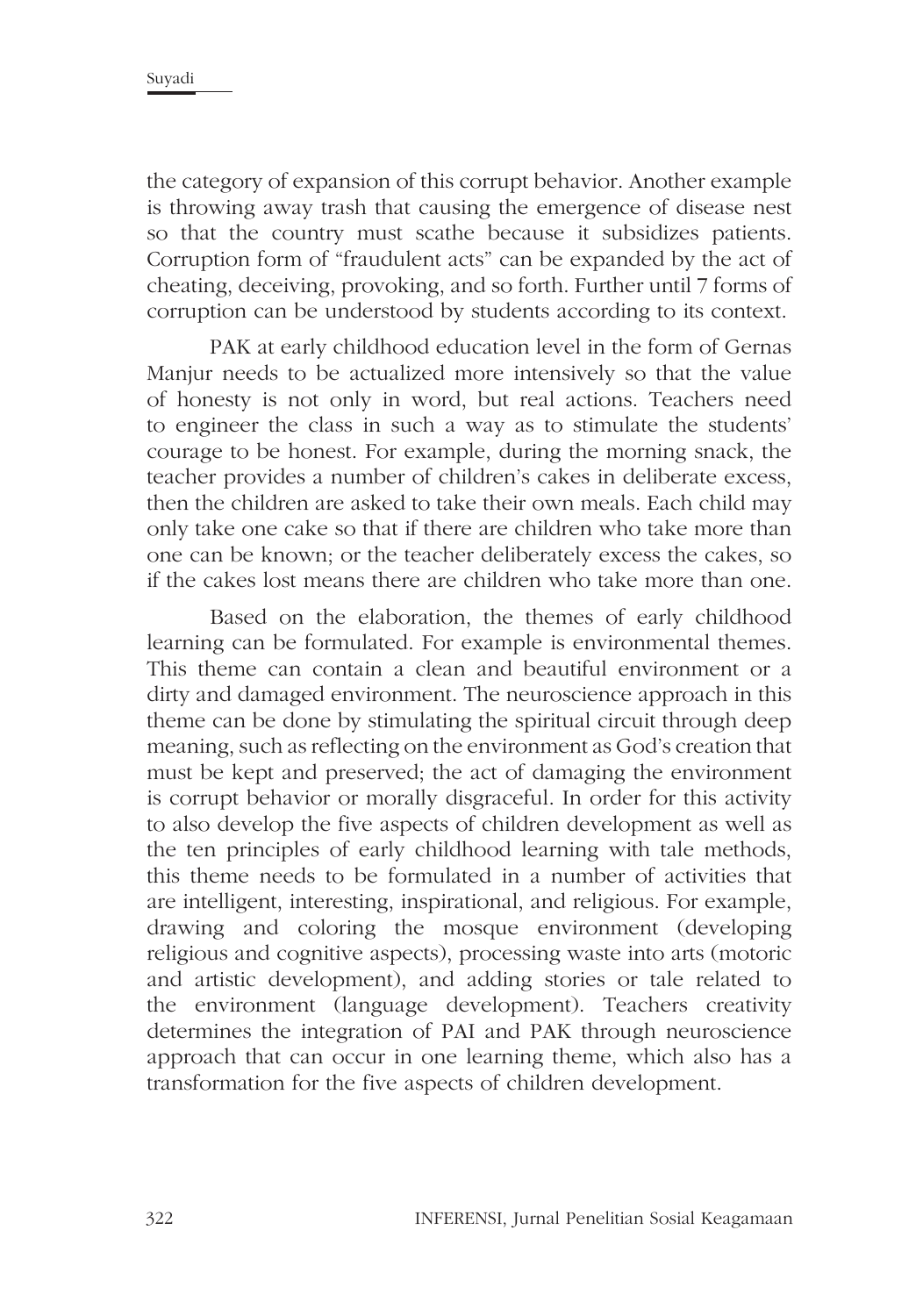### **Conclusion**

Based on the analysis and discussion above, it can be concluded that PAI, which is taught in all levels of education, is not enough to develop anti-corruption behavior so that PAI needs to be integrated with PAK. Considering that a lot of research has been done on the integration of PAK into various fields of science but not yet has a more transformative impact, this study follows Kong's recommendation to use a new approach, i.e. neuroscience. Thus, the integration of PAK and PAI has an advantage in terms of the approach being used, i.e. neuroscience, so that it has a more transformative impact.

PAK in the early childhood, especially I Sleman Kindergarten Yogyakarta, held in the form of Gernas Manjur. While the PAI is organized thematically following the regulations of Curriculum 2013 of PAUD. However, both of them are running separately and even far from expectations. On one hand, Gernas Manjur has not been in accordance with technical provisions, on the other hand, PAI is considered to automatically develop the learners' anti-corruption character. Therefore, researchers integrate both as solutions or academic offers.

The results of PAK and PAI integration are carried out by expanding the forms of corruption in the context of the students' daily lives and deepening the themes of PAI learning by considering the five aspects of development and using the DOMAIN method. Thus, the themes of learning in early childhood education, especially I Sleman Kindergarten, are a description of the results of the integration of PAK and PAI. In this case, the teachers' creativity is needed to realize this concept.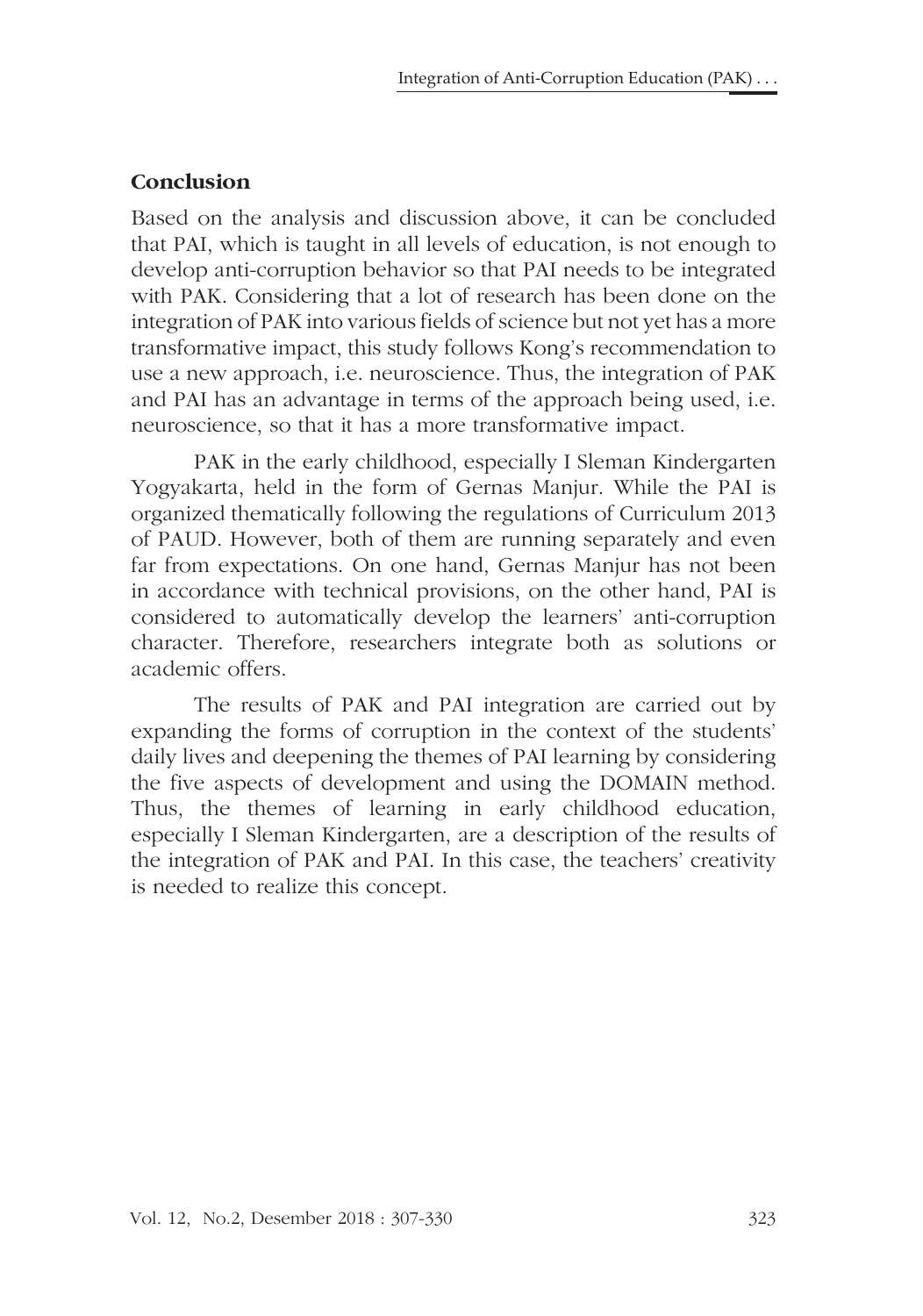#### **Reference**

- Abramov, R. A., & Russian, P. 2017. Evaluation of The Effeciveness of Russian Anti-Corruption State Policy in The Fieldof Education. *Journal of Legal, Ethical and Regulatory Issues*, *20*(1), 1–10.
- Alim, M. W. dan H. (Ed.). 2017. *Jihad Nahdlatul Ulama Melawan Korupsi*. Jakarta: Lakpesdam-PBNU.
- Anwar, S. 2006. *Fikih Anti Korupsi Perspektif Ulama Muhammadiyah*. Jakarta: Majelis Tarjih dan Tajdid Pimpinan Pusat Muhammadiyah.
- Dahlia, S. dan. 2014. *Implementasi dan Inovasi kurikulum PAUD 2013*. Bandung: Rosda Karya.
- David A. Sousa. 2012. *Bagaimana Otak Belajar Edisi Keempat*. Jakarta: Indeks. Retrieved from http://www.indeks-penerbit. com/index.php?route=product/product&product\_id=444
- Dirjen PAUD. 2015. *PAUD Berbasis Pendidikan Agama Islam*. Jakarta: Kemendikbud.
- Fabre, G. 2017. XXI Jinping's Challenge: What Is Behind China's Anti-Corruption Campaign? *Journal of Self-Governance and Management Economics*, *5*(May 2016), 7–28.
- Feni Qoriroh, M. M. K. S. 2016. Partisipasi Aktivis Saya Perempuan Anti Korupsi (SPAK) dalam Upaya Pendidikan Antikorupsi di Surabaya. *Kajian Moral Dan Kewarganegaraan*, *3*(4), 1279– 1291.
- Fitra, M. 2015. Pendidikan Anti Korupsi melalui Kehadiran Arsitektur. *Jurnal Sains Dan Seni ITS*, *4*(2), 19–22.
- Flavier, H., Chikireva, I., & Ivanova, K. 2017. Disciplinary responsibility's application to the local government employees violating the anti-corruption legislation in the russian federation, europe and the united states of america. *Brics Law Journal*, *IV*(4), 116–144. https://doi.org/10.21684/2412- 2343-2017-4-4-116-144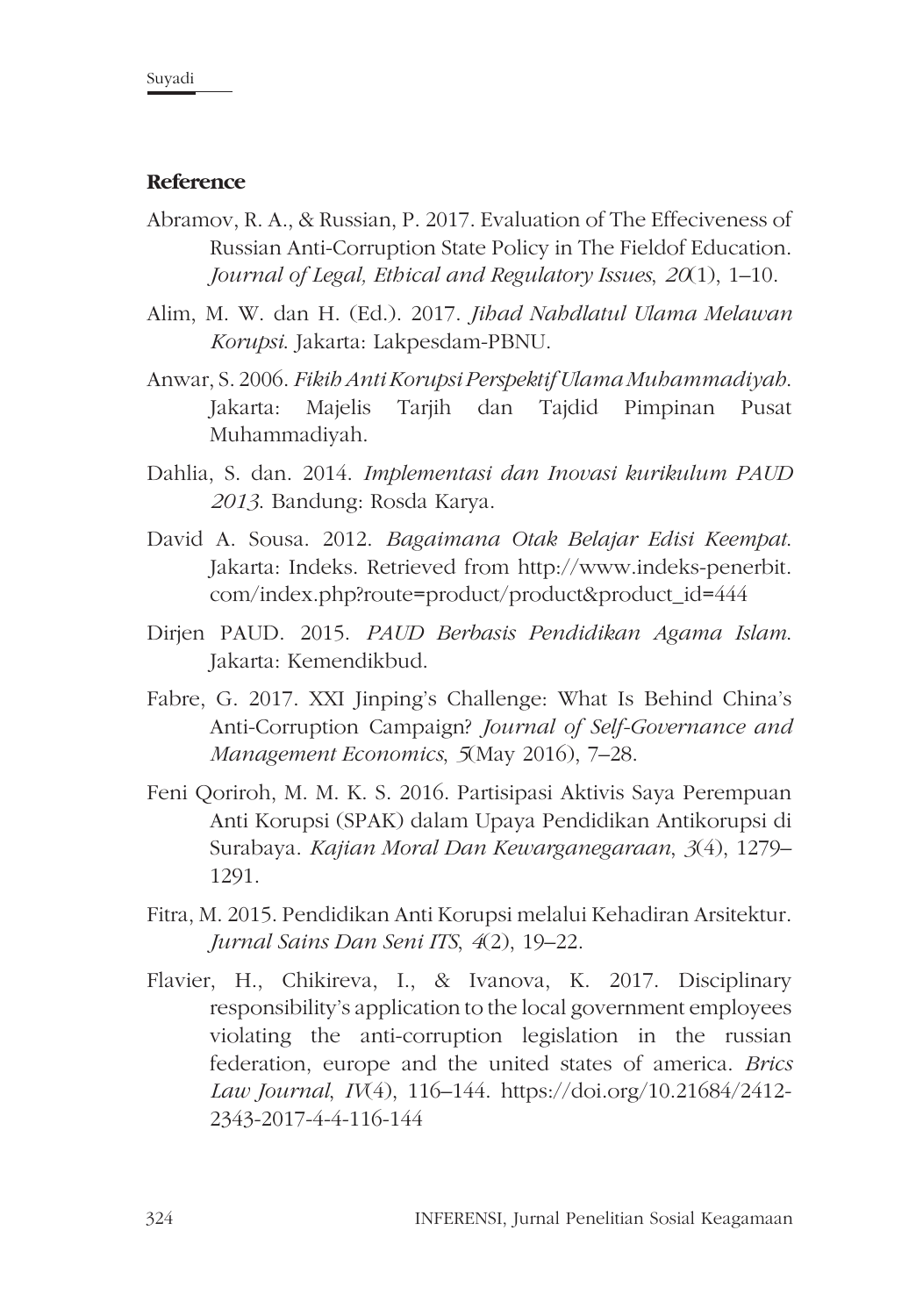- Foundation, V., & Rubio, M. 2008. Mirror Neurons , Theory of Mind and Corruption (pp. 1–2). https://doi.org/10.2139/ ssrn.1341355
- George S. Morrison. (2012). *Dasar-dasar Pendidikan Anak Usia Dini (PAUD)*. Jakarta: Indeks.
- Greene, J., & Cohen, J. 2004. For the law , neuroscience changes nothing and everything. In *The Royal Society* (pp. 1775–1785). https://doi.org/10.1098/rstb.2004.1546
- Hakim, L. 2012. Model Integrasi Pendidikan Anti Korupsi dalam Kurikulum Pendidikan Islam. *Taklim*, *10*(2), 141–156. Retrieved from http://jurnal.upi.edu/taklim/view/2270/ MODEL INTEGRASI PENDIDIKAN ANTI KORUPSI DALAM KURIKULUM PENDIDIKAN ISLAM
- Harmanto. 2012. Pendidikan Anti Korupsi Melalui Budaya Sekolah Berbasis Nilai-Nilai Keislaman. *Islamica*, *7*(1), 101–122.
- Harto, K. 2014. Pendidikan Anti Korupsi Berbasis Agama. *Iurnal Intizar, Vol. 20, No. 1, 2014*, *20*(1), 121–138.
- Himpaudi. 2016. Jukni Gernas Manjur (Gerakan Nasional Pembelajaran Aku Anak Jujur). Jakarta: Himpaudi.
- Ikrar, T. 2016. *Ilmu Neurosains Modern*. Yogyakarta: Pustaka Pelajar.
- ITB, T. T. I. salman. 2014. *Tafsir Salman: Tafsir Ilmiah Juz'amma*. Bandung: Mizan dan YPM Salman ITB.
- Karsona, A. M. (211AD). Pengertian Korupsi. In *Pendidikan Anti Korupsi untuk Perguruan Tinggi* (p. 23). Jakarta: Kementerian Pendidikan dan Kebudayaan RI Direktorat Jenderal Pendidikan Tinggi.
- Köbis, N. C., Prooijen, J. Van, Righetti, F., Lange, P. A. M. Van, Watkins, H. M., Gawthorpe, S., & Odenkirchen, J. J. 2016. Prospection in Individual and Interpersonal Corruption Dilemmas (Vol. 20, pp. 71–85).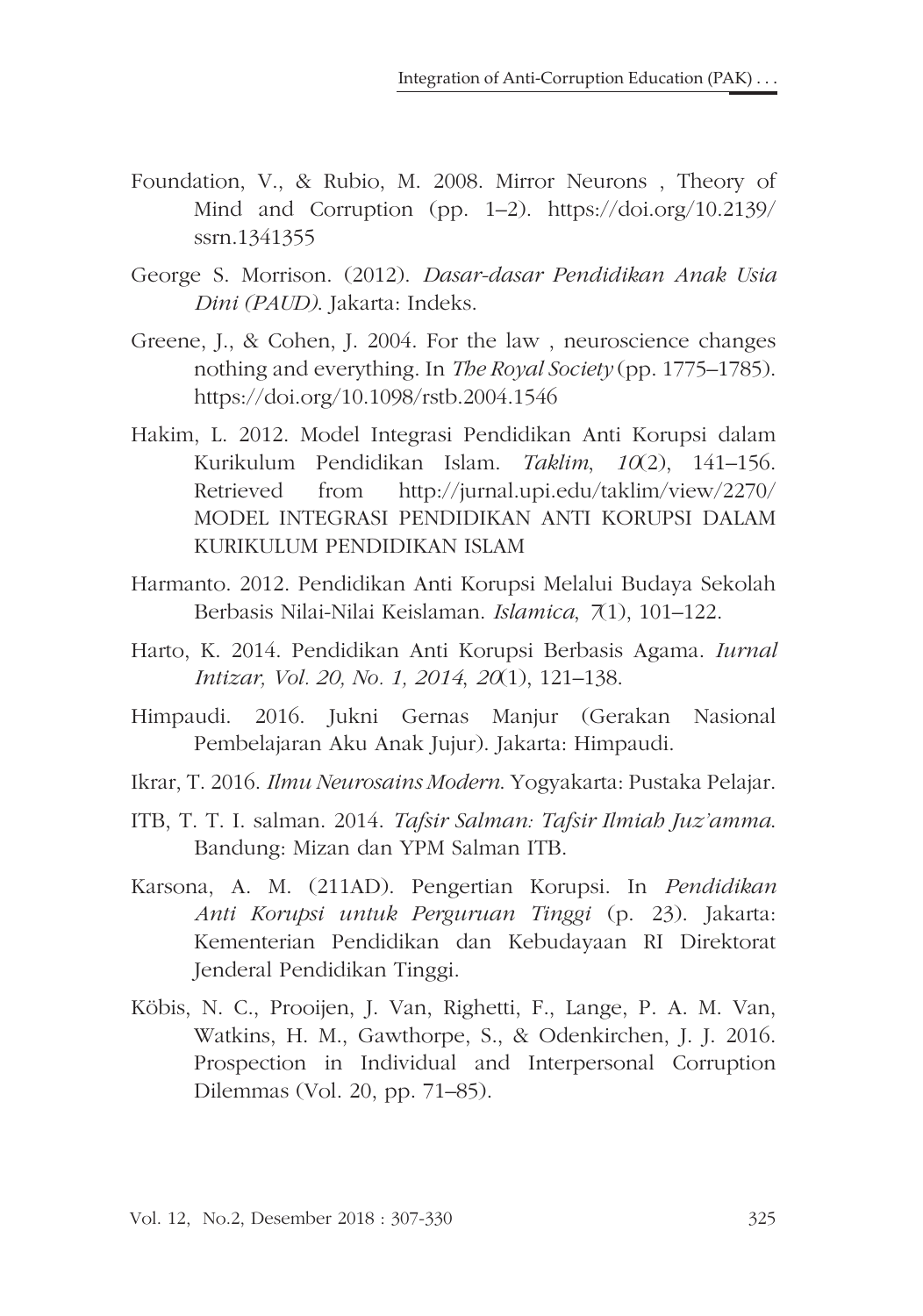- Kong, D. T. 2017. An economic genetic theory of corporate corruption across cultures : An interactive effect of wealth and the 5HTTLPR-SS / SL frequency on corporate corruption mediated by cultural endorsement of self-protective leadership. *PERSONALITY AND INDIVIDUAL DIFFERENCES*, *63*(November), 106–111. https://doi.org/10.1016/j. paid.2014.01.061
- KPK. 2006. *Memahami Untuk Membasmi*. Jakarta: KPK.
- Lu'mu Taris, M. R. 2016. Implementasi Media Pembelajaran Anti Korupsi Berbais Gender Untuk Menanamkan Nilai-Nilai Kejujuran di SD. *Jurnal Penelitian Pendidikan INSANI*, *19*(2), 100–107.
- Marwah Abdulkareem Mahmood, Yizhuang Tian, K. A. A. 2018. How Corruption Affects Economic Growth : Perception of Religious Powers for Anti- corruption in Iraq How Corruption Affects Economic Growth : Perception of Religious Powers for Anti-corruption in Iraq (pp. 1465–1474). Singapore: Springer International Publishing AG. https://doi.org/10.1007/978-3- 319-59280-0
- Mattoni, A. 2017. From Data Extraction to Data Leaking: Dataactivism in Italian and Spanish anti-corruption campaigns. *Partecipazione e Conflitto*, *10*(3), 723–746. https://doi. org/10.1285/i20356609v10i3p723
- McKlveen, J. M., Myers, B., & Herman, J. P. 2015. The Medial Prefrontal Cortex: Coordinator of Autonomic, Neuroendocrine and Behavioural Responses to Stress. *Journal of Neuroendocrinology*, *27*(6), 446–456. https://doi.org/10.1111/ jne.12272
- Mourao, L. 2016. *Neuroscience: A New Model For Anticorruption Police?*
- Muntomimah, S. 2017. Model Pendidikan Karakter Anak Usia Dini di Pondok Pesantren Al Hikam Kota Malang. *JIP*, *7*(1), 43–51.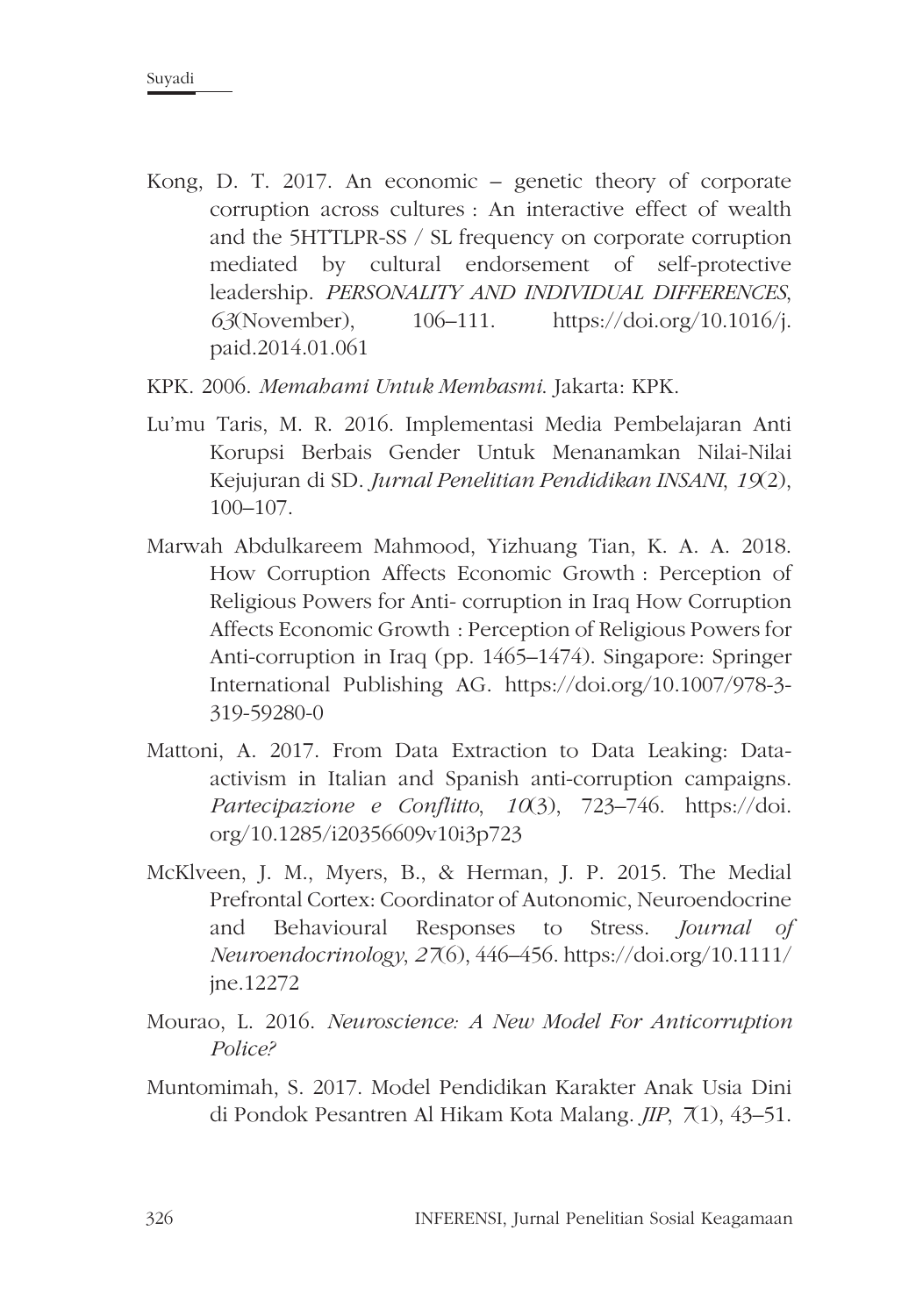- Mustakim, M. 2013. Wawasan Al-Quran tentang Pendidikan Anti Korupsi. *Jurnal Ilmu Tarbiyah "At-Tajdid," 2*(1).
- Nownes, A. 2017. *Lobbying: The preconditions of an anti-corruption promise*. *Anti-Corruption Resource Centre* (Vol. 4). Australia.
- Nurdiyansyah. 2015. Model Social Reconstruction Sebagai Pendidikan Anti – Korupsi Pada Pelajaran Tematik di Madrasah Ibtida ' iyah Muhammadiyah 1 Pare Nurdyansyah. *HALAQA: Jurnal Pendidikan Dan Keislaman*, *14*(1), 13–22.
- Pasiak, T. 2009. *Unlimited Potency of the Brain: Kenali dan Manfaatkan Sepenuhnya Potensi Otak Anda yang Tak Terbatas*. Bandung: Mizan Bandung. Retrieved from http:// mizan.com/index.php?fuseaction=buku\_full&id=2629
- Pasiak, T. 2016. Tuhan Dalam Otak Manusia : Mewujudkan Kesehatan Spiritual Berdasarkan Neurosains. Mizan, Bandung.
- Qiao, Z., Training, P. D. C., & Email, B. 2017. Chinese Anti-Corruption Policy Choices in a Transitional Stage. *Journal of Postdoctoral Research*, *5*(7), 9–18.
- Rahmat, J. 2006. *SQ For Kids*. Bandung: Mizan.
- Rasyidi. 2015. PENDIDIKAN ANTI KORUPSI DALAM PENDIDIKAN AGAMA ISLAM. *Jurnal Tamaddun Ummah*, *VOL. 01 NO*(1), 1–12. Retrieved from http://www.iaitfdumai.ac.id/wpcontent/uploads/2016/04/Rasyidi-M.Pd\_.I.pdf
- Revita, I. 2016. Pendidikan Anti Korupsi dalam Pencegahan Aktifitas Women Trafficking di Indonesia. *Jurnal Al-Ta'dib*, *9*(1), 60– 75.
- Robert Sylwester. 2012. *Memahami Perkembangan & Cara Kerja Otak Anak-anak*. Jakarta: Indeks. Retrieved from Memahami-Perkembangan-%26-Cara-Kerja-Otak-Anak-anak.html
- Saha, S. 2015. Perkembangan Penulisan Tafsir Al-Qur ' an di Indonesia Era Reformasi. *Jurnal Lektur Keagamaan*, *13*(1), 59–84.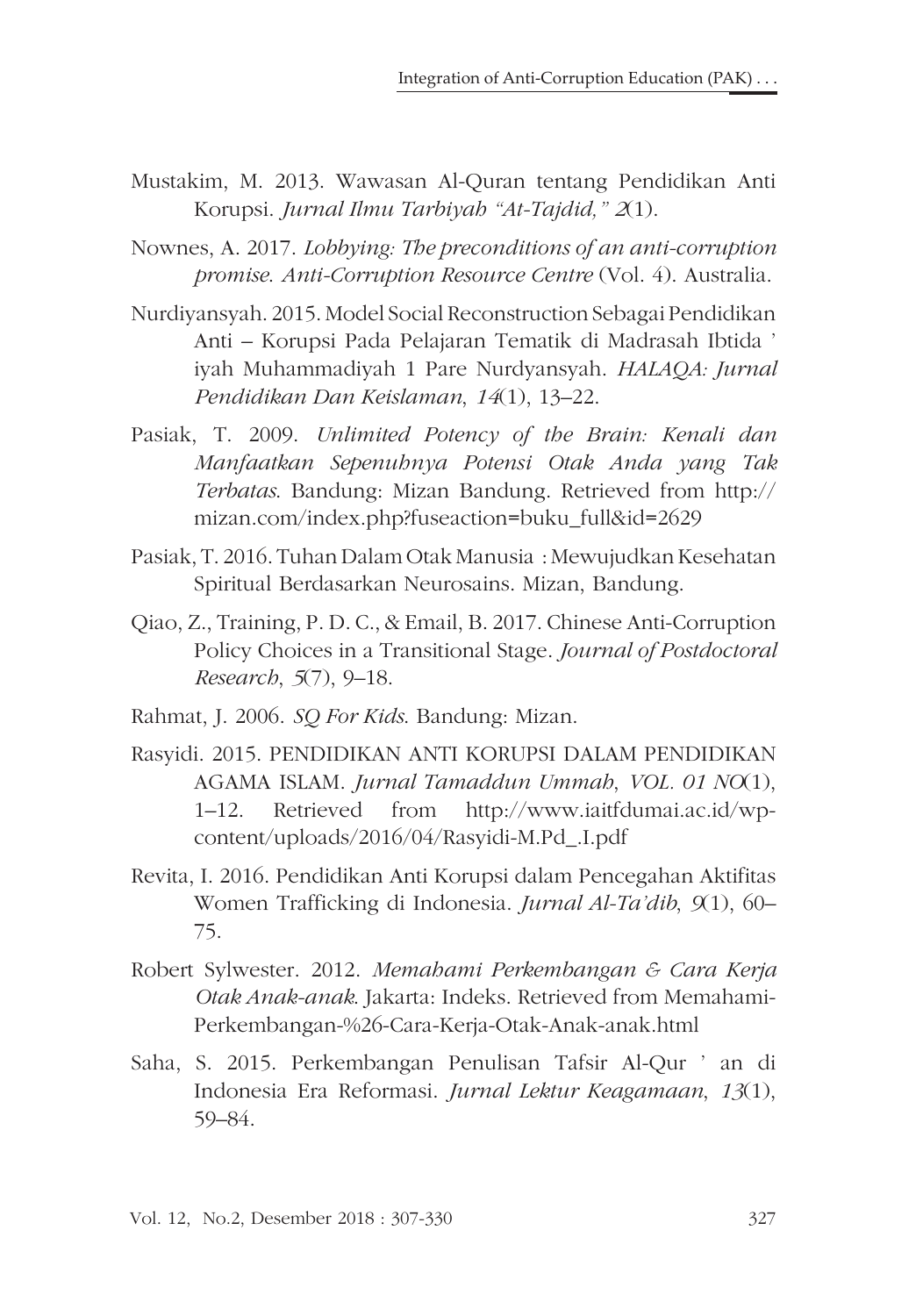- Salim, A. 2014. Pendekatan Saintifik dalam Pembelajaran Pendidikan Agama Islam (PAI) di Madrasah. *Cindekia*, *12*(1), 33–48.
- Sandri Justiana, Roto Priyono, E. M. (2017). Using Board Games as Anti-Corruption and Integrity Learning Media. *Journal of Game, Game Art, and Gamification*, *02*(02), 177–179.
- Siswandi, N. A. W. 2018. Manajemen Program Kegiatan PAUD Berbasis Otak Kanan. *Awlady: Jurnal Pendidikan Anak*, *4*(1), 98–118.
- Siswanta, J. 2017. Pengembangan Karakter Kepribadian Anak Usia Dini ( Studi Pada PAUD Islam Terpadu Di Kabupaten Magelang Tahun 2015 ). *Inferensi, Jurnal Penelitian Sosial Keagamaan*, *11*(1), 97–118.
- Siti Ekowati Rusdini, Maman Rachman, E. H. 2016. Pelaksanaan Internalisasi Kejujuran dalam Pendidikan Antikorupsi di SMP Keluarga Kudus. *Journal of Educational Social Studies*, *5*(1), 24–32.
- Suadu, F. 2016. *Neuron To Nation, Narasi Pembangunan Bangsa Berbasis Mental (Otak) Manusia*. Gorontalo: Avicena.
- Suparni. 2016. Metode Pembelajaran Membaca Doa Berbasis Multimedia Untuk Anak Usia Dini, *2*(1), 1–8. Retrieved from http://ejournal.bsi.ac.id/ejurnal/index.php/ijse/article/ view/668
- Sutrisno, M. M. 2017. Pengembangan Modul Pendidikan Anti Korupsi Pada Mata Pelajaran Pendidikan Pancasila dan Kewarganegaraan Untuk Kelas X Sekolah Menengah Atas. *Harmoni Sosial: Jurnal Pendidikan IPS*, *4*(1), 55–66.
- Suyadi. 2015a. *Aku Pahlalwan Kejujuran; Seri Pendidikan Anti Korupsi Untuk SD/MI; SMP/MTs & SMA/MA/SMK*. Yogyakarta: Andi Ofset.
- Suyadi. 2015b. Dasar-Dasar Pemikiran Menuju Ilmu Neurosains Pendidikan Islam. Yogyakarta: Sunan Kalijaga State Islamic University.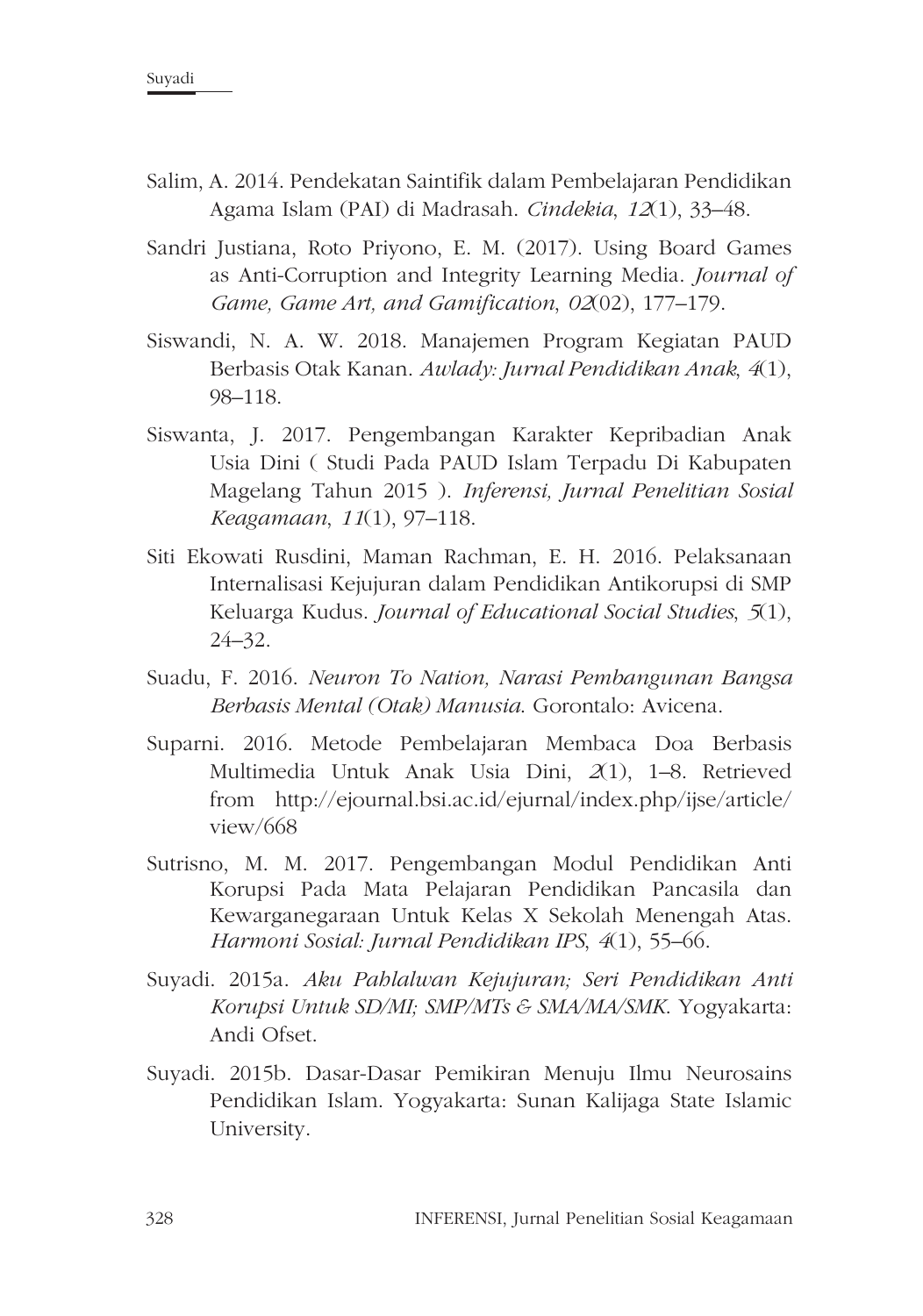- Suyadi. 2016. *Teori Pembelajaran Anak usia Dini Dalam Kajian Neurosains*. Bandung: Remaja Rosdakarya. Retrieved from http://www.bukukita.com/Orang-Tua-dan-Keluarga/ Psikologi-&-Pendidikan-Anak/129444-Teori-Pembelajaran-Anak-usia-Dini-Dalam-Kajian-Neurosains.html
- Suyadi dan Maulidya Ulfa. 2013. *Konsep Dasar PAUD*. Bandung: Remaja Rosdakarya. Retrieved from https://www.tokopedia. com/bukukita/konsep-dasar-paud-oleh-suyadi-dan-maulidya
- Taja, Nadri dan Aziz, H. 2016. Mengintegrasikan Nilai-Nilai Anti Korupsi Dalam Pembelajaran Pendidikan Agama Islam. *Jurnal Pendidikan Agama Islam*, *Vol. XIII,* 39–51. Retrieved from https://media.neliti.com/media/publications/117196- ID-mengintegrasikan-nilai-nilai-anti-korups.pdf
- Taufiq Pasiak. 2008. *Revolusi IQ/EQ/SQ : Menyingkap Rahasia Kecerdasan Berdasarkan Al-Quran dan Neurosains Mutakhir*. Bandung: Mizan Bandung. Retrieved from http:// www.bukukita.com/Agama/Islam/57846-Revolusi-IQ-EQ-SQ-:-Menyingkap-Rahasia-Kecerdasan-Berdasarkan-Al-Quran-dan-Neurosains-Mutakhir
- Taufiq Pasiak. 2012a. Antara 'Tuhan Empirik' dan Kesehatan Spiritual. In Taufiq Pasiak (Ed.), *book section*. Yogyakarta: Centre for Neuroscience, Health and Spirituality [C-NET].
- Taufiq Pasiak. 2012b. Pendidikan Karakter sebagai Pendidikan Otak. In *Mengatasi Masalah Narkoba dengan Welas Asih*. Jakarta: Gramedia Pustaka Utama. Retrieved from http:// lms.bpkpenaburjakarta.or.id/SMAKGS/index.php?p=show\_ detail&id=7881
- Tim Penyusun Kementerian Agama RI, L. 2016. *Tafsir Ilmi, Mengenal Ayat-Ayat Sains dalam Alqur'an*. Jakarta: PT Widya Cahaya.
- Todora Rogelja, M. A. S. 2017. Structural power in Serbian anticorruption forest policy network. *Forest Policy and Economics*, *82*(June), 52–60. https://doi.org/10.1016/j.forpol.2017.05.008